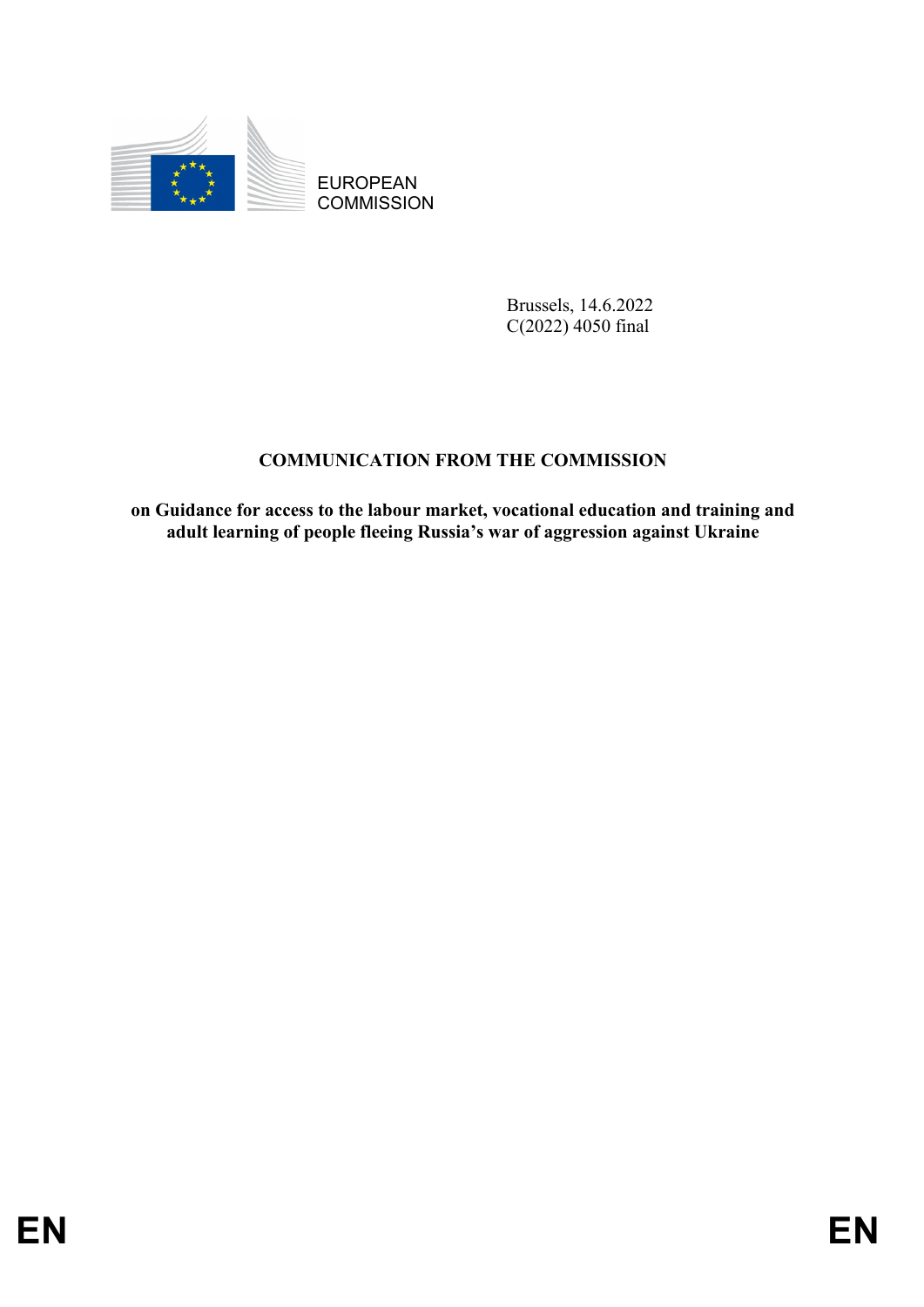#### **COMMUNICATION FROM THE COMMISSION**

#### **on Guidance for access to the labour market, vocational education and training and adult learning of people fleeing Russia's war of aggression against Ukraine**

### **1. INTRODUCTION**

Since the beginning of Russia's war of aggression against Ukraine, over 6.5 million people have fled Ukraine and reached the EU; about 3 million have registered for temporary protection and the majority are women with children<sup>[1](#page-1-0)</sup>. From the information available so far, only a relatively small number of those of working age has entered the EU labour market or registered with Public Employment Services. This could be due to physical and psychological traumas, ongoing acclimatisation in the host Member States, lack of information on the opportunities available or other barriers (such as language and childcare duties).

Despite the uncertainty about the number of people likely to stay in the EU and prospects for return, the number of people wanting to enter the labour market in the Member States is expected to rise.

Swift and effective integration into the labour market will be important both for the host communities and for the people fleeing Russia's war of aggression against Ukraine as they will be able to rebuild their lives and continue developing their skills. This will be for the benefit of the persons concerned, the EU and, eventually, for the reconstruction of Ukraine.

This Communication presents **policy guidance** for Member States' actions on access to the labour market, vocational education and training and adult learning for people fleeing Russia's war of aggression against Ukraine.

The present guidance complements and builds upon actions already undertaken at the EU level aimed at supporting those arriving in the EU. On 4 March 2022, the Council Implementing Decision (EU)  $2022/382<sup>2</sup>$  $2022/382<sup>2</sup>$  establishing the existence of a mass influx of displaced persons from Ukraine within the meaning of Article 5 of Directive 2001/55/EC ('Temporary Protection Directive'), and having the effect of introducing **temporary protection**[3](#page-1-2) was adopted. The

<span id="page-1-0"></span> $1$  Most recent data obtained from the EU Migration Preparedness and Crisis Management Mechanism (Blueprint) Network.

<span id="page-1-1"></span><sup>2</sup> OJ L 71, 4.3.2022, p. 1

<span id="page-1-2"></span><sup>&</sup>lt;sup>3</sup> As set out in the Operational guidelines and in the 23 March Communication, in addition to Ukrainian nationals, Article 2(1) of the Council Implementing Decision (EU) 2022/382 foresees that third country nationals or stateless persons benefiting from international protection in Ukraine and their family members should be granted temporary protection if they resided in Ukraine before or on 24 February 2022. For third country nationals residing in Ukraine before or on 24 February with a permanent residence permit and who cannot safely return to their country of origin, Member States shall apply either temporary protection or adequate protection under their national law (Article 2(2) of the Council Implementing Decision). Member States may also grant temporary protection to other third country nationals who were legally residing in Ukraine and are unable to return (Article 2(3) of the Council Implementing Decision). As set out in the Operational guidelines, temporary protection as introduced by the Council Implementing Decision lasts one year from the entry into force of the Decision, i.e. from 4 March 2022 until 4 March 2023, in accordance with Article 4(1) of Directive 2001/55/EC.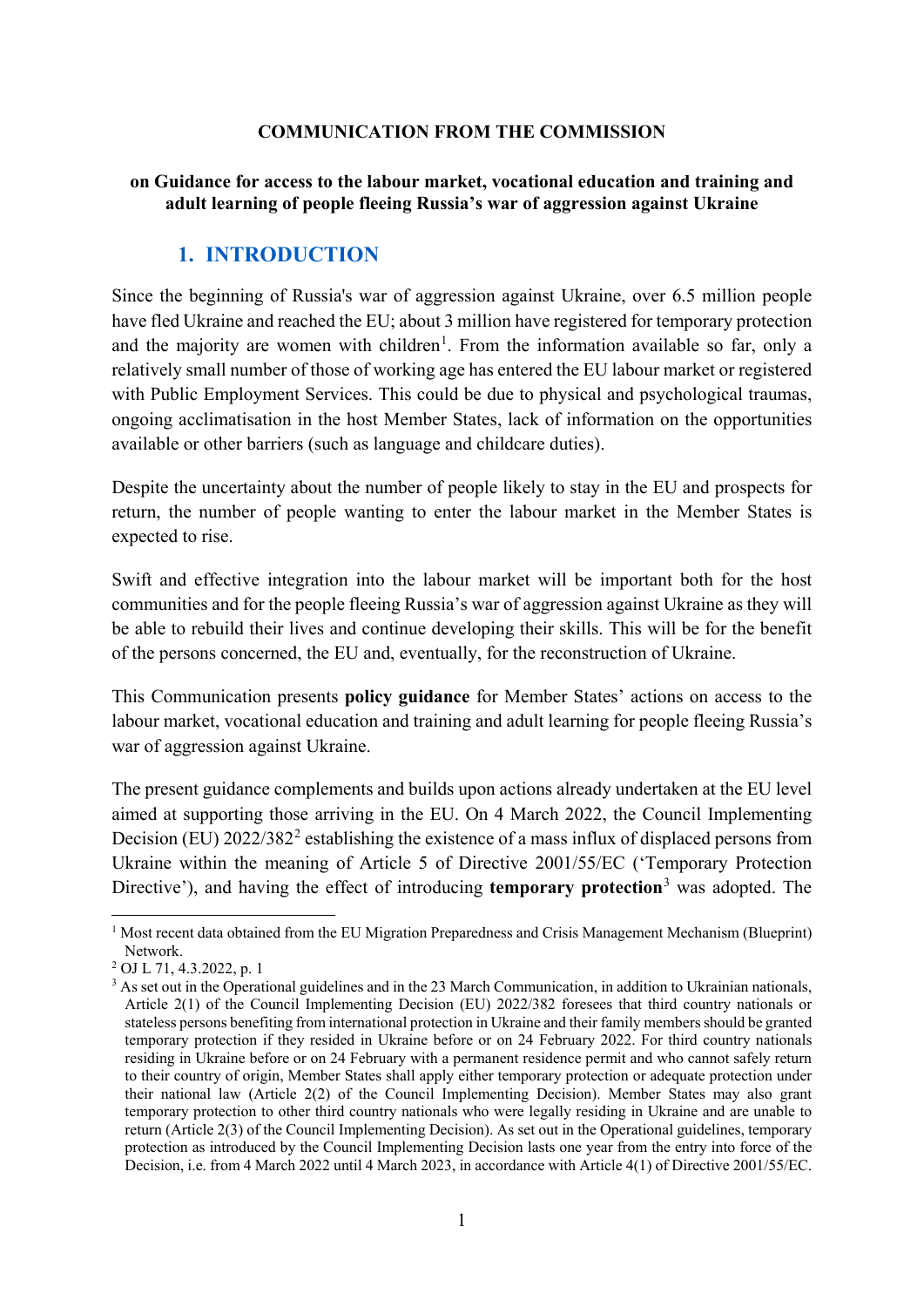Commission presented Operational guidelines on the implementation of this Decision on 21 March<sup>[4](#page-2-0)</sup> ('Operational guidelines'), a **Communication on welcoming those fleeing war in Ukraine** on 23 March<sup>[5](#page-2-1)</sup> ('23 March Communication'), as well as **a Commission Recommendation on the recognition of qualifications** for people fleeing Russia's invasion of Ukraine on 5 April[6](#page-2-2) ('Recommendation on the recognition of qualifications'). At the extraordinary Justice and Home Affairs Council of 28 March, the Commission, in coordination with the French Presidency of the Council, presented a **10-Point Plan** for stronger European coordination on welcoming people fleeing the war from Ukraine<sup>[7](#page-2-3)</sup>. These key documents will be subject to updates as required to reflect changing circumstances and where supplementary guidance will be helpful.

**Beneficiaries of temporary protection have the right to access the EU labour market, vocational education and training and adult learning**. In its 23 March Communication, the Commission encouraged Member States to grant access to the labour market and to extend the provisions of Article 12 of the Temporary Protection Directive also to persons receiving adequate protection under national law, as provided for in Article 2(2) of the Council Implementing Decision (EU) 2022/382 ('adequate protection under national law'). In a similar vein, with the present Communication the Commission invites Member States, to the extent possible, to extend the provisions related to vocational education and training and adult learning under Article 14 of the Temporary Protection Directive also to persons receiving adequate protection under national law. This Communication therefore refers to people fleeing Russia's war of aggression against Ukraine who are eligible for **temporary protection under the Temporary Protection Directive**, as well as those who are eligible for **adequate protection under national law**.

The Commission is exchanging through a broad range of channels with national authorities, social and economic partners, the private sector, and civil society organisations involved in the reception and integration of those fleeing Russia's war of aggression against Ukraine. The **Solidarity Platform[8](#page-2-4)** coordinates cooperation between Member States, for instance on the mapping of needs, resources, reception capacities and transfers, paying particular attention to the needs of the most vulnerable, in particular children. The Commission has set up a multilingual **website providing information to people fleeing Russia's war of aggression against Ukraine about their rights**, opportunities and procedures to follow once they arrive in the EU<sup>[9](#page-2-5)</sup>. Moreover, a series of initiatives at the EU level ensure that Member States can

If during this period the Council does not take a Decision, on a proposal from the Commission, to end the temporary protection, it will be extended automatically by six months, i.e. until 4 September 2023, and again by six months, i.e. until 4 March 2024.

<span id="page-2-0"></span><sup>4</sup> 2022/C 126 I/01

<span id="page-2-1"></span><sup>5</sup> COM(2022) 131 final

<span id="page-2-2"></span><sup>6</sup> Commission Recommendation (EU) 2022/554

<span id="page-2-3"></span><sup>7</sup> [Home Affairs Council: Ten-Point Plan \(europa.eu\)](https://ec.europa.eu/commission/presscorner/detail/en/IP_22_2152)

<span id="page-2-4"></span><sup>&</sup>lt;sup>8</sup> Set up by the Commission based on Articles 24-27 of the Temporary Protection Directive.

<span id="page-2-5"></span><sup>9</sup> [Information for people fleeing the war in Ukraine | European Commission \(europa.eu\)](https://ec.europa.eu/info/strategy/priorities-2019-2024/stronger-europe-world/eu-solidarity-ukraine/eu-assistance-ukraine/information-people-fleeing-war-ukraine_en)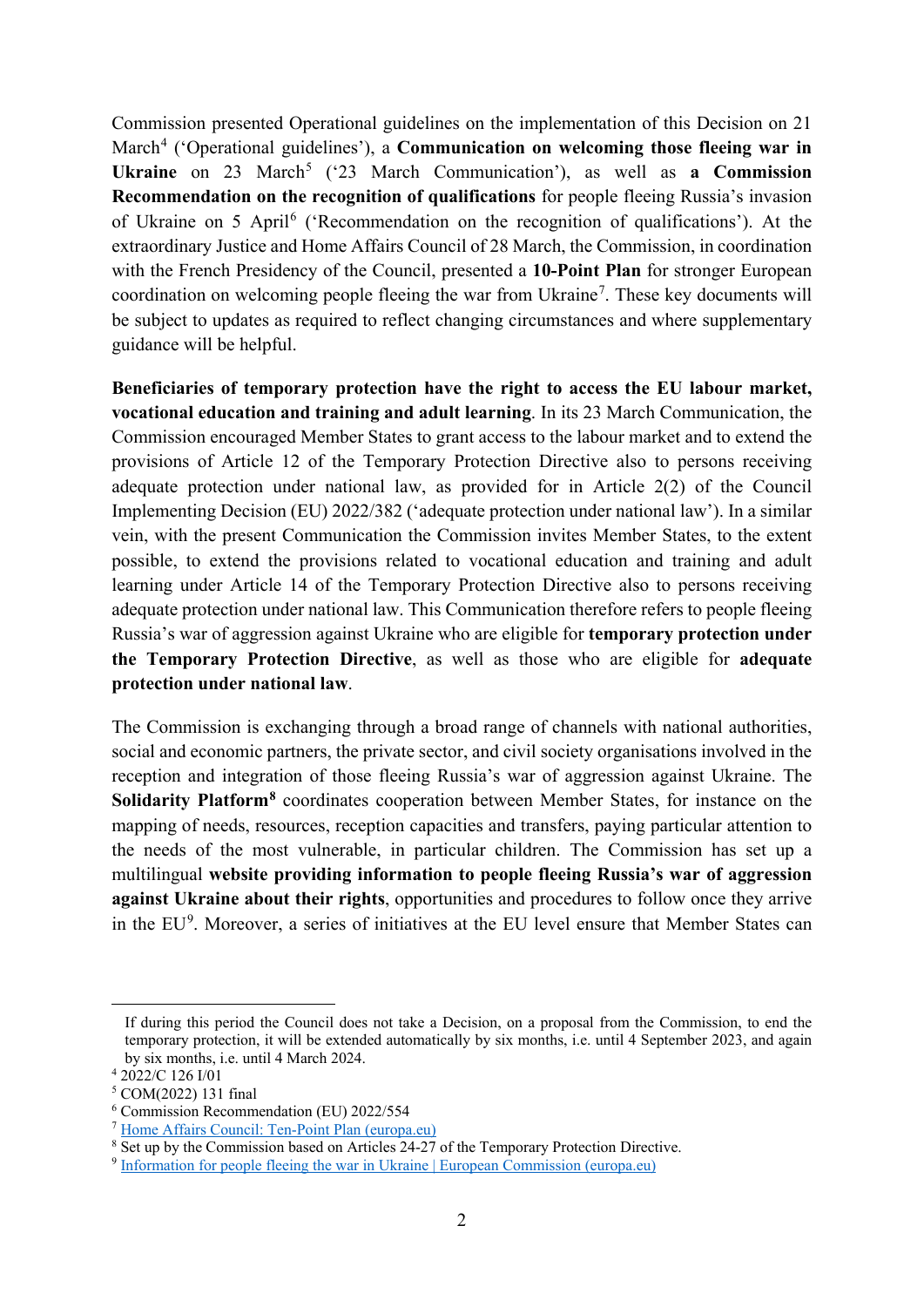make full use of available EU funds, notably as part of the "Cohesion's Action for Refugees in Europe" (**CARE initiative)** [10.](#page-3-0)

The scale and the speed of arrivals is unprecedented and requires an effective response at all levels. This document aims to provide policy guidance to Member States in view of facilitating the **integration of people arriving from Ukraine into the labour market**. It outlines concrete actions that can be taken by Member States based on lessons learnt and best practices gathered in the recent months and since the 2015-2016 migration crisis. Successful integration into the labour market depends also on measures taken in other areas such as access to accommodation, healthcare (including mental and reproductive healthcare), social protection and services, as well as, for parents, early childhood education and care and school education. The actions the Commission is undertaking in all of these areas<sup> $11$ </sup> are complementary.

Member States are encouraged to implement the guidance in the present Communication in line with the **principles of the European Pillar of Social Rights**[12](#page-3-2), which are essential for fair and well-functioning labour markets and social protection systems in Europe. Numerous actions included in the Commission's **Action Plan on Integration and Inclusion for 2021- 27**[13](#page-3-3) are of particular relevance for people fleeing Russia's war of aggression against Ukraine. Attention should also be paid to **non-discrimination** and the specific vulnerabilities of particular groups at greater risk of discrimination, including Roma and people with a minority racial or ethnic background, persons with disabilities and the LGBTIQ community.

The EU will pursue its cooperation with the **Ukrainian authorities** to support measures ensuring that people fleeing Russia's war of aggression against Ukraine can exercise their rights. The **Ukrainian diaspora in the EU** plays a particular role in supporting those fleeing Russia's war of aggression against Ukraine.

# **2. ACCESS TO THE LABOUR MARKET AND TRAINING**

#### **2.1 Employment and self-employment**

Fast and effective **access to and integration into the labour market** is crucial for the people fleeing Russia's war of aggression against Ukraine who are able and willing to work. They can engage in employed or self-employed activities which also allows them to be financially independent, rebuild their lives, and to contribute to and integrate into the local community during their stay in the EU. This will be for the benefit of the persons concerned, the EU and, eventually, for the reconstruction of Ukraine.

 <sup>10</sup> [Ukraine: final adoption of CARE | European Social Fund Plus \(europa.eu\)](https://ec.europa.eu/european-social-fund-plus/en/news/ukraine-final-adoption-care)

<span id="page-3-1"></span><span id="page-3-0"></span><sup>&</sup>lt;sup>11</sup> Further action in these areas is ongoing - see for instance the initiatives to implement the 10-Point Plan, including the "Safe Homes" initiative; on education, the Commission has prepared Policy guidance on [supporting the inclusion of Ukrainian refugees in education: considerations, key principles and practices](https://www.schooleducationgateway.eu/en/pub/resources/publications/policy-guidance-on-refugees.htm)  [\(schooleducationgateway.eu\).](https://www.schooleducationgateway.eu/en/pub/resources/publications/policy-guidance-on-refugees.htm)

<span id="page-3-2"></span><sup>12</sup> [European Pillar of Social Rights | European Commission \(europa.eu\)](https://ec.europa.eu/info/strategy/priorities-2019-2024/economy-works-people/jobs-growth-and-investment/european-pillar-social-rights_en)

<span id="page-3-3"></span><sup>13</sup> COM(2020) 758 final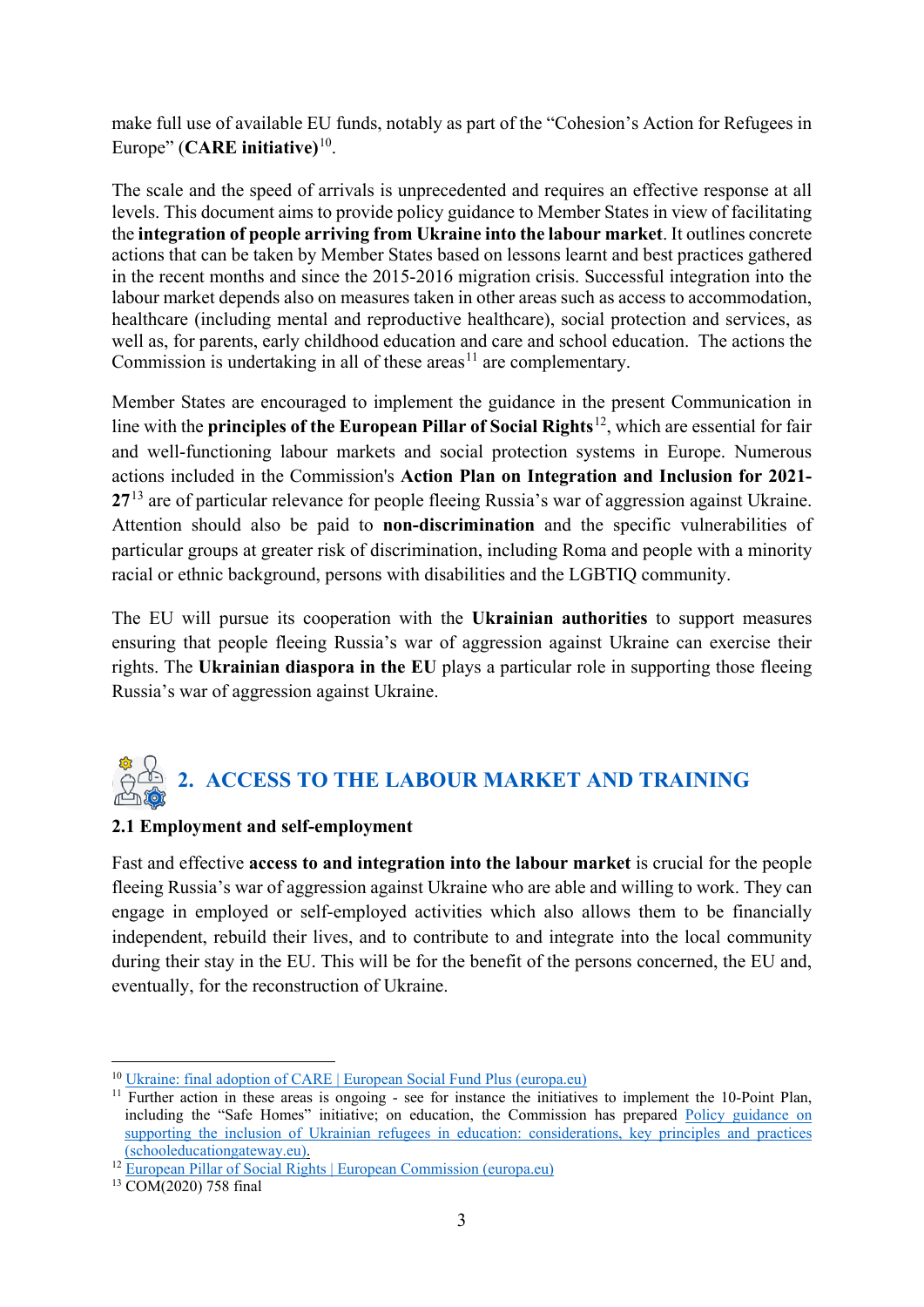Beneficiaries of temporary protection shall be authorised to engage in employed or selfemployed activities, subject to rules applicable to the profession. For reasons of labour market policies, Member States may give priority to EU citizens and citizens of States bound by the Agreement on the European Economic Area and also to legally resident third-country nationals who receive unemployment benefit. The general law in force in the Member States applicable to remuneration, access to social security systems relating to employed or self-employed activities and other conditions of employment shall apply.

In its 23 March Communication, the Commission recommended that **Member States interpret the rights granted by the Temporary Protection Directive to access the EU labour market in the broadest possible way**, applying exceptions to free movement in the internal market only in duly justified circumstances. The Commission encourages Member States to grant such access to their labour market also to beneficiaries of adequate protection under national law. In the Recommendation on the recognition of qualifications, the Commission also recommended that **Member States do not introduce or maintain any requirement for companies to prove that they could not hire an EU national before recruiting a person enjoying temporary protection**.

It is also important to **avoid exploitation and undeclared work.** The European Labour Authority supports the exchange of best practices via its Platform Tackling Undeclared Work<sup>[14](#page-4-0)</sup>, to fight against possible abuse or labour exploitation. In recent years, the Platform has promoted a comprehensive approach combining preventative measures (such as awareness-raising and providing information) and sanctions following workplace inspections<sup>[15](#page-4-1)</sup>.

**Public Employment Services** play a key role when it comes to integrating people into the labour market, providing information to those arriving and acting as matchmakers between jobseekers and employers. They cooperate and coordinate actions with other stakeholders, such as other national administrations, municipalities, social partners and civil society organisations, including migrant and Ukrainian diaspora organisations, to ensure timely and targeted support. Public Employment Services are also key providers of EURES services<sup>[16](#page-4-2)</sup>, some of which can be used by those fleeing Russia's war of aggression against Ukraine. The Commission stands ready to further facilitate exchanges and cooperation on these issues through the **European Network of Public Employment Services**.

#### **Survey of Public Employment Services:**



In March 2022, the Commission launched a survey among Public Employment Services, which showed that they have adjusted relevant processes quickly, through online information in multiple languages (sometimes including Ukrainian) and

<span id="page-4-0"></span> <sup>14</sup> [European Platform tackling undeclared work | European Labour Authority \(europa.eu\)](https://www.ela.europa.eu/en/undeclared-work)

<span id="page-4-2"></span><span id="page-4-1"></span><sup>&</sup>lt;sup>15</sup> The ESF has also funded such projects, see e.g[. Integrazione migranti Progetto PIU' SUPREME \(lavoro.gov.it\).](https://poninclusione.lavoro.gov.it/areeintervento/integrazionemigranti/Pagine/Progetto-PIU%E2%80%99-SUPREME.aspx) <sup>16</sup> [EURES \(europa.eu\)](https://ec.europa.eu/eures/public/index_en) is a European cooperation network of employment services, designed to facilitate the free movement of workers. See in particular the 'working and living' section.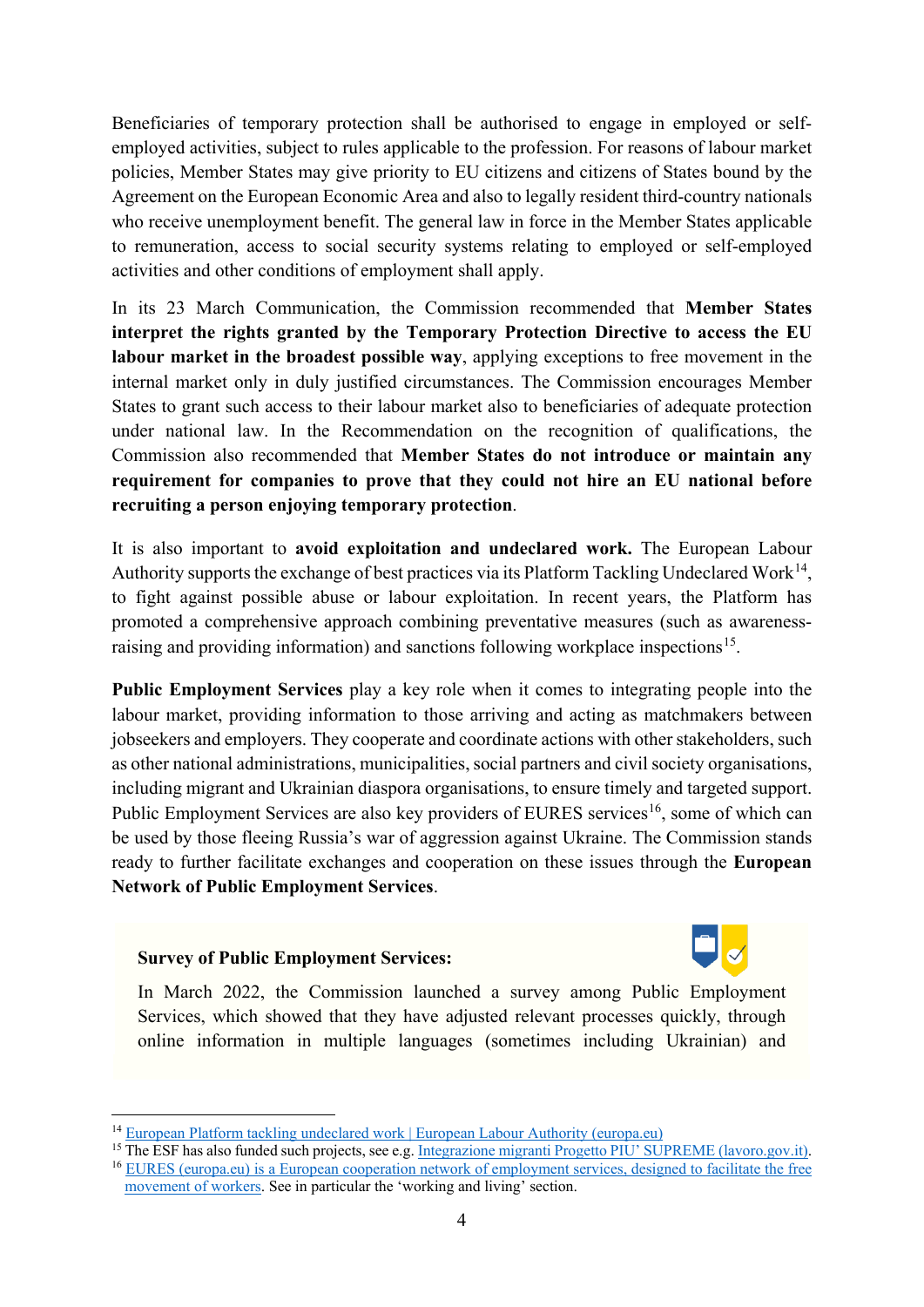dedicated counsellors. In some countries, Public Employment Services have set up dedicated branch offices for jobseekers fleeing Russia's war of aggression against Ukraine and, in some cases, are advertising job offers specifically targeting them. Some Public Employment Services are already present at Welcome Centres and services, and some are involved in joint emergency response groups or taskforces for people fleeing Russia's war of aggression against Ukraine. Many Public Employment Services have gained substantial experience in recent years in registering, profiling, and supporting the integration of asylum seekers and refugees into the labour market, and are therefore encouraged to cooperate and exchange good practices through the European Network of Public Employment Services.

The Commission is also working with social and economic partners through the **European Partnership for Integration<sup>[17](#page-5-0)</sup>** to advance the labour market integration of people fleeing Russia's war of aggression against Ukraine. Member States are encouraged to adopt also a multi-stakeholder approach at national level with economic and social partners, as they are key in ensuring the effective creation and availability of employment and self-employment opportunities with the necessary support.

 $\Rightarrow$  The Commission invites Member States, when taking measures regarding access to employment and self-employment, to:

#### • **Make information available:**

o **On available support to the people fleeing Russia's war of aggression against Ukraine.** This goes beyond the legal obligation to provide them with information about their rights and concerns information about support, such as career guidance, counselling, mentoring, protection against discrimination (especially during pregnancy and early parenthood) and work-life balance measures. Information of this kind could be included in the document to be provided under Article 9 of the Temporary Protection Directive, ideally in the language of the recipient and also made available through dedicated websites, apps, or advertisements. Member States are encouraged to make a similar document and set of information available also to those eligible for adequate protection under national law.

<span id="page-5-0"></span> <sup>17</sup> [European Partnership for Integration \(europa.eu\)](https://ec.europa.eu/home-affairs/policies/migration-and-asylum/legal-migration-and-integration/cooperation-economic-and-social-partners/european-partnership-integration_en#:%7E:text=The%20Partnership%20lays%20down%20key,commitments%20to%20put%20these%20principles) The Partnership includes the European Commission and the five social and economic Partners organisations (ETUC, Business Europe, SMEUnited, CEEP, Eurochambres). Since the launch of the Partnership in 2017, social and economic partners have implemented a wide range of actions in the field of labour market integration in more than 20 EU countries. The European Commission has co-funded several innovative [projects](https://ec.europa.eu/home-affairs/system/files/2020-12/22122020_drafting_actions_partnership_en.pdf) to help refugees and other migrants integrate into the labour market. The Commission is working with the social and economic partners to reinforce the European Partnership for Integration and cover integration into the labour market of people fleeing Russia's invasion of Ukraine.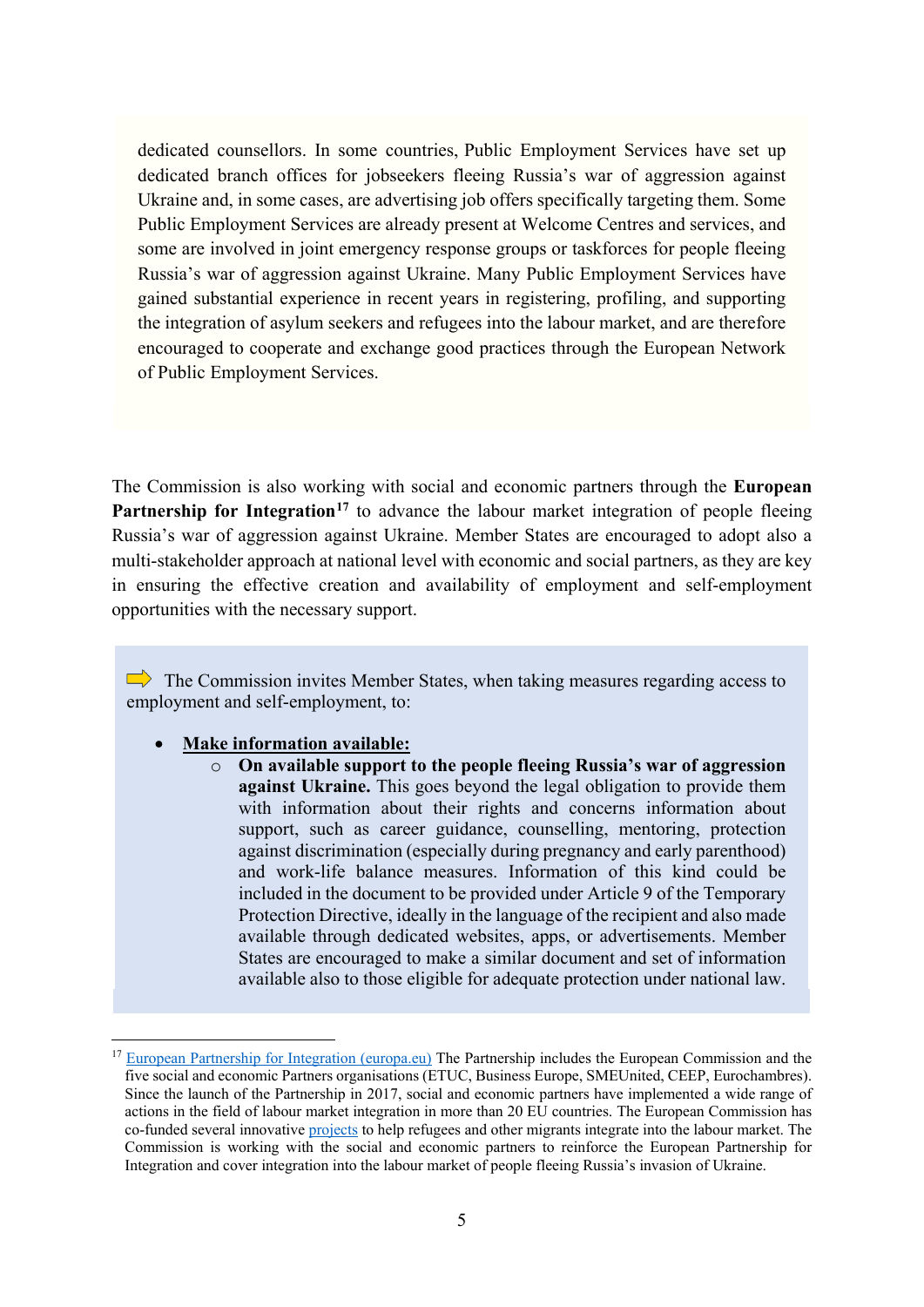- o About the rights of the beneficiaries of temporary and adequate protection under national law **to integration service centres, local authorities, social security institutions, potential employers and social partners**. This can be done through information and training sessions, and by encouraging them to participate in EU-level initiatives, such as the Pact for Skills<sup>18</sup>.
- **Facilitate the integration in the labour market** of beneficiaries of temporary protection and, where relevant, of adequate protection under national law by:
	- o Encouraging those arriving in the EU to **register promptly with the local Public Employment Services**, e.g. by providing such information upon arrival or in welcome centres and services.
	- o Reflecting **the needs of people fleeing Russia's war of aggression against Ukraine** in the work of national authorities and Public Employment Services by:
		- Giving, in first instance, specific attention to **occupations where beneficiaries of temporary protection and adequate protection under national law can support others fleeing Russia's war of aggression against Ukraine** (e.g. doctors, nurses, teachers and trainers, early childhood education and care workers, labour market counsellors, as well as in the offices of Public Employment Services). This could be ensured by reducing the barriers to accessing such professions and cooperating with the Ukrainian authorities and diaspora.
		- Paying particular attention to **labour market access for women**, and, as a matter of priority, addressing the needs of women with children, also in relation to their rights to access to early childhood education and care and school education as this can help them take up employment opportunities.
		- Encouraging placements in sectors and occupations where there are **labour market shortages** in the host Member States. **Cedefop's analysis of job vacancies across Europe**[19](#page-6-1) can help Member States to examine what skills are needed and where, including at the regional level. Moreover, the Shortage and Surplus Occupations<sup>[20](#page-6-2)</sup> report by the European Labour Authority can support Member States in identifying needs.
		- **Raising awareness about diversity in the workplace and providing civic/social-cultural orientation courses**, reflecting the needs of specific groups (e.g. women, persons with disabilities,

<span id="page-6-0"></span><sup>&</sup>lt;sup>18</sup> The [Pact for Skills](https://ec.europa.eu/social/main.jsp?catId=1517&langId=en) is a shared engagement model for skills development in Europe. The Commission is mobilising the Pact's stakeholders to offer concrete training and employment opportunities for those fleeing Russia's invasion of Ukraine.

<sup>19</sup> [Skills-OVATE | CEDEFOP \(europa.eu\)](https://www.cedefop.europa.eu/en/tools/skills-online-vacancies)

<span id="page-6-2"></span><span id="page-6-1"></span><sup>2</sup>[0Analysis of shortage and surplus occupations 2021 | European Labour Authority \(europa.eu\)](https://www.ela.europa.eu/en/news/analysis-shortage-and-surplus-occupations-2021#:%7E:text=The%20annual%20shortage%20and%20surplus,pandemic%20on%20the%20labour%20market)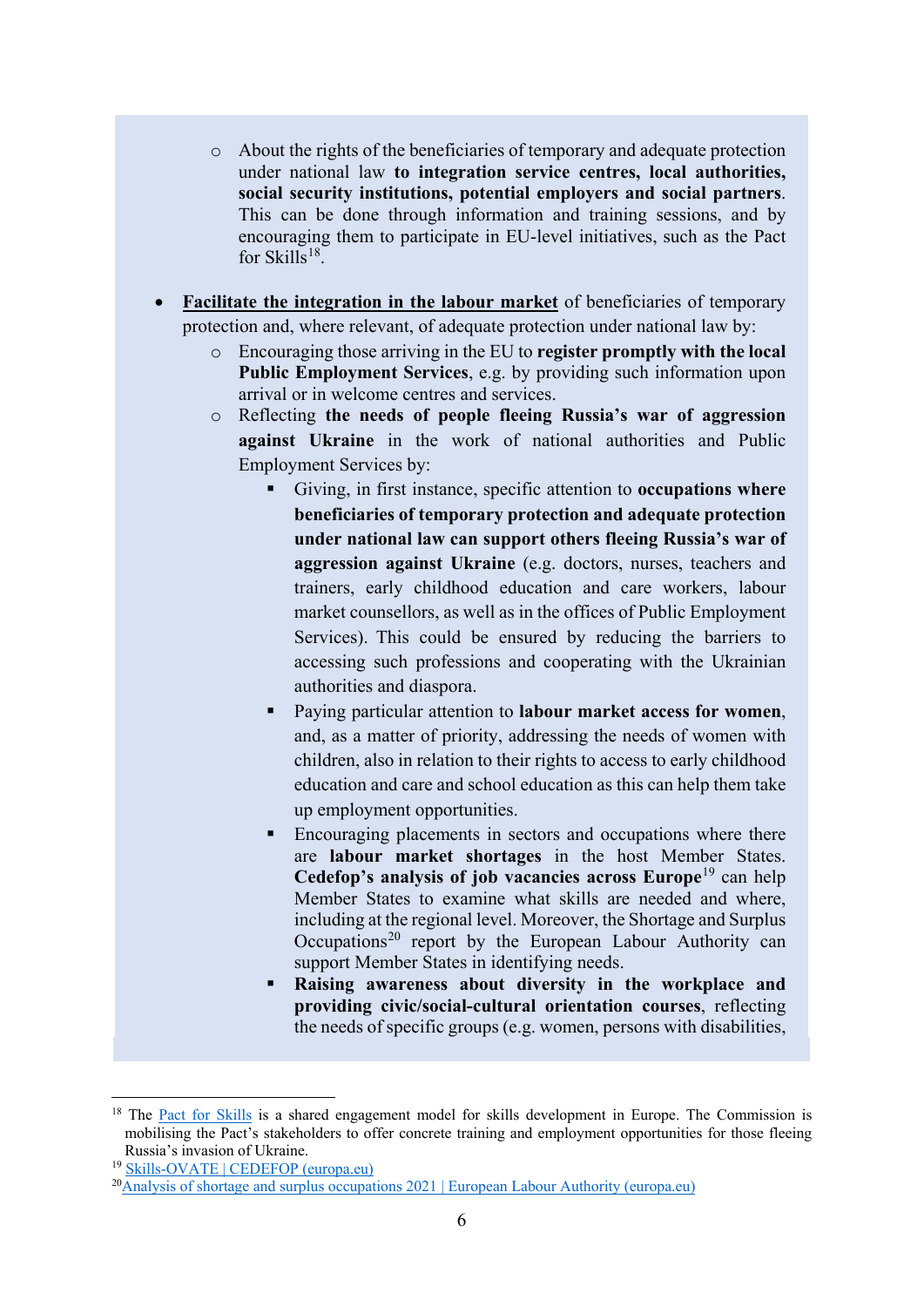minorities, etc.), and informing them on non-discrimination rights and what to do in case of a breach of these rights.

- o Reinforcing the enabling framework for accessing **employment and selfemployment** by**:** 
	- **Providing support to employers** hiring people fleeing Russia's war of aggression against Ukraine and **allowances for the creation of start-ups. Social economy** businesses and networks can also support the integration efforts.
	- **Opening up entrepreneurship support programmes** to people fleeing Russia's war of aggression against Ukraine, e.g. training, mentoring, coaching and networking support, as well as microfinance, or a combination of financial and non-financial support measures. The **Better Entrepreneurship Policy Tool**<sup>[21](#page-7-0)</sup> can be used for this purpose.
	- **Promoting European entrepreneurship support programmes**, such as Erasmus for Young Entrepreneurs<sup>[22](#page-7-1)</sup> and the Enterprise Europe Network<sup>23</sup>.
- **Provide the broadest possible access to the labour market** for those who pursue employed and self-employed activities by:
	- o **Addressing the risk of exploitation and undeclared work[24](#page-7-3)**, by ensuring cooperation between different actors, including law enforcement and labour inspectorates, in line with the holistic approach promoted in recent years by the Platform Tackling Undeclared Work, the EU Strategy on Combatting Trafficking in Human Beings  $(2021-2025)^{25}$  $(2021-2025)^{25}$  $(2021-2025)^{25}$  and the Common Anti-Trafficking Plan to address the risks of trafficking in human beings and support potential victims among those fleeing the war in Ukraine[26](#page-7-5).
	- o **Not making use of the possibility under Article 12 of the Temporary Protection Directive to give priority to access the labour market to EU nationals** and nationals of States bound by the Agreement on the

<span id="page-7-0"></span><sup>&</sup>lt;sup>21</sup> [Homepage | The Better Entrepreneurship Policy Tool:](https://betterentrepreneurship.eu/) developed by the Organisation for Economic Cooperation and Development and the Commission is an online tool designed for policy-makers and other interested parties at local, regional and national level who wish to explore how public policy can: support youth, women, migrants and the unemployed in business creation and self-employment; support the development of social enterprises.

<span id="page-7-1"></span> $22$  [Erasmus for Young Entrepreneurs \(erasmus-entrepreneurs.eu\):](https://www.erasmus-entrepreneurs.eu/) it helps provide aspiring European entrepreneurs with the skills necessary to start and/or successfully run a small business in Europe.

<span id="page-7-2"></span><sup>&</sup>lt;sup>23</sup> [Enterprise Europe Network \(europa.eu\):](https://een.ec.europa.eu/) it helps businesses innovate and grow on an international scale. It is the world's largest support network for small and medium-sized enterprises (SMEs).

<span id="page-7-3"></span><sup>&</sup>lt;sup>24</sup> See for instance Early Warning Notification - War in Ukraine: refugees arriving to the EU from Ukraine at risk [of exploitation as part of THB | Europol \(europa.eu\)](https://www.europol.europa.eu/publications-events/publications/early-warning-notification-war-in-ukraine-refugees-arriving-to-eu-ukraine-risk-of-exploitation-part-of-thb)

<span id="page-7-4"></span><sup>25</sup> [COM\(2021\) 171 final](https://eur-lex.europa.eu/legal-content/EN/TXT/?uri=CELEX:52021DC0171)

<span id="page-7-5"></span><sup>&</sup>lt;sup>26</sup> [A new Anti-Trafficking Plan to protect people fleeing the war in Ukraine \(europa.eu\)](https://ec.europa.eu/home-affairs/news/new-anti-trafficking-plan-protect-people-fleeing-war-ukraine-2022-05-11_en)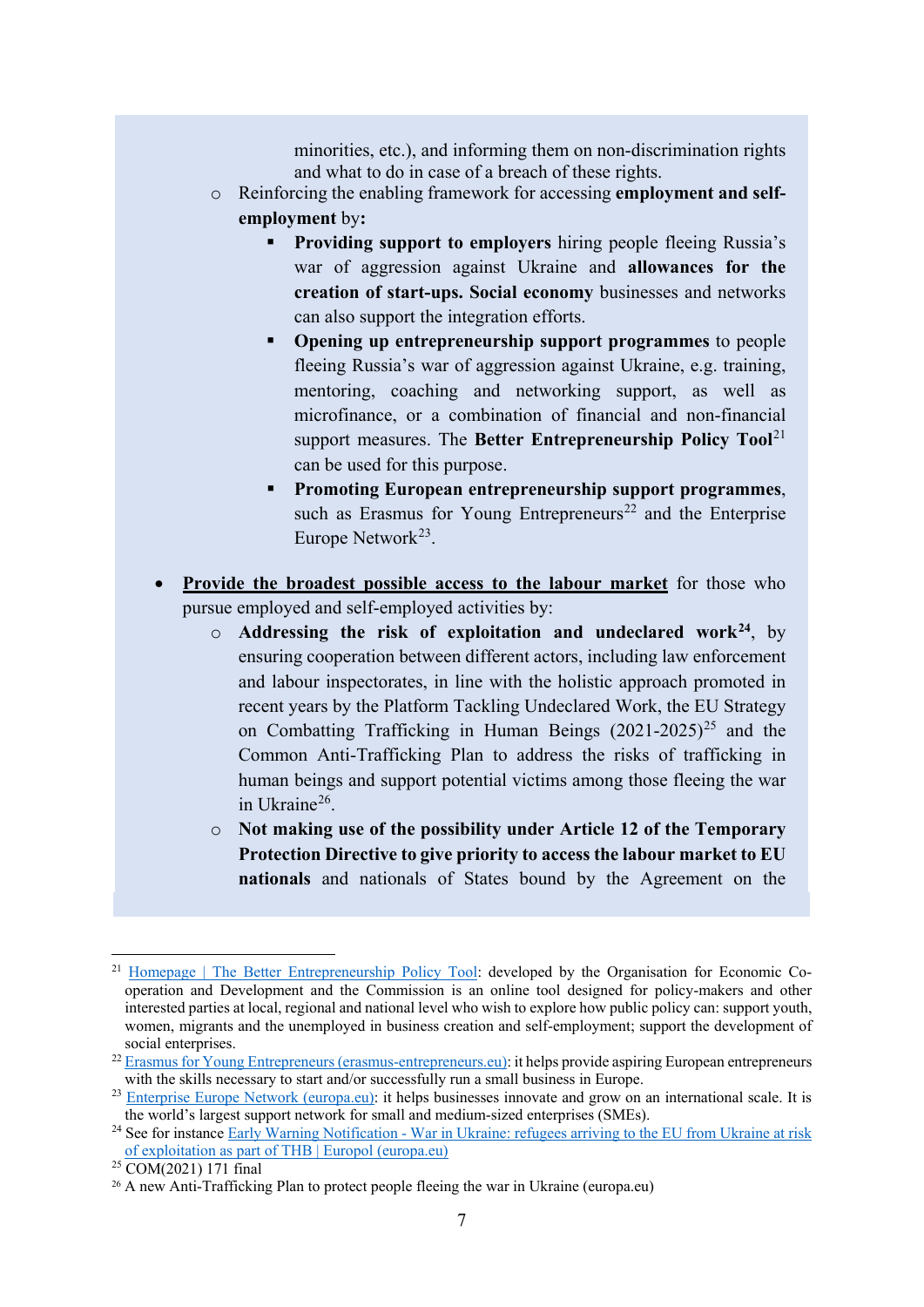European Economic Area or legally resident third-country nationals who receive unemployment benefits.

o Ensuring that actions on labour market **always include the perspective of persons with disabilities**, ensuring accessibility of information and services, in line with Principle 17 of the European Pillar of Social Rights and the commitments under the United Nations Conventions for the Rights of Persons with Disabilities (UNCRPD).

#### **Examples of relevant EU-funded projects**



EU funded projects<sup>[27](#page-8-0)</sup> can serve as inspiration and showcase good practices. For instance, **"fast-track" integration programmes**, with a dual focus on language and on-the-job training have proven particularly effective in integrating asylum seekers and refugees.

**Fostering Opportunities of Refugee Workers (FORWORK)**[28](#page-8-1) is an EaSI-funded pilot project targeting the labour market integration of asylum seekers and refugees hosted in reception centres (CAS) in Piedmont (Italy) and Albania. The project offers skills assessments and gender-specific mentoring services, combined with language and professional training, to develop an individualised integration plan.

Another EaSI-funded pilot project is **Fast track action boost (FAB)**[29](#page-8-2), which focused on a city-approach to fast-track integration pathways to the labour market for refugees and their families, with a special focus on female refugees. Its partnership brought together Belgrade, Berlin, Madrid, Milan, Stockholm and Vienna.

A successful example of multi-stakeholder partnerships is the project **Labour INT**[30,](#page-8-3) which promotes multi-layered integration paths (from arrivals to the workplace, and including education, training and job placements) for asylum seekers and refugees, building on the interest and capacities of businesses, chambers of industry and commerce, trade unions and migrant associations.

<span id="page-8-1"></span><sup>28</sup> [Forwork](https://www.forworkproject.eu/)

<span id="page-8-0"></span> $27$  Examples of projects can be found on: [the ESF](https://ec.europa.eu/esf/main.jsp?catId=46&langId=en&keywords=&theme=0&country=0&list=1) website, the [ESF+ website](https://ec.europa.eu/european-social-fund-plus/en/projects) and the European Website on [Integration.](https://ec.europa.eu/migrant-integration/home_en) The most recent good practice examples on integrating refugees and migrants are summed up in the final and thematic reports from the Mutual Learning Conference[s 2021,](https://ec.europa.eu/social/main.jsp?catId=88&furtherEvents=yes&eventsId=1929&langId=en) [2020](https://ec.europa.eu/social/main.jsp?langId=en&catId=88&eventsId=1762&furtherEvents=yes) and 2019.

<span id="page-8-2"></span> $29$  [FAB](https://fabproject.eu/)

<span id="page-8-3"></span><sup>30</sup> [Labour-INT](http://www.labour-int.eu/)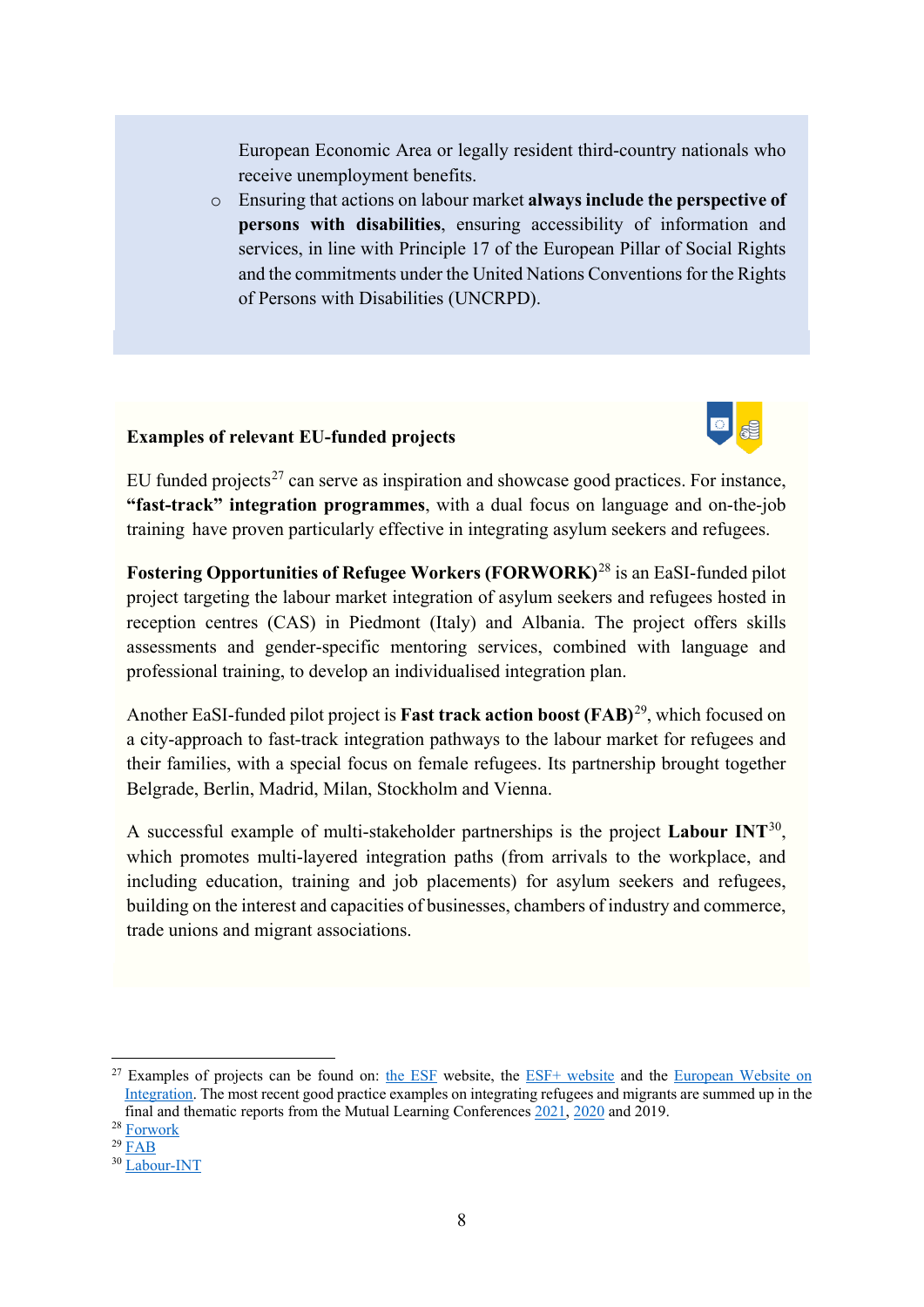Examples of ESF-funded projects focusing on the labour market integration of female migrants include **Stark im Beruf**<sup>[31](#page-9-0)</sup> (Germany) for mothers with a migrant background, **Mirjam**[32](#page-9-1) for women arriving in Sweden, and **CIAO**[33](#page-9-2) (Luxemburg) for women with a migrant background.

#### **2.2 Mapping skills and speedy recognition of qualifications**

Beneficiaries of temporary protection and adequate protection under national law need to be able to **demonstrate what skills and qualifications they have** in order to be swiftly integrated into the labour market. Several Member States are putting in place procedures to assess the equivalence of studies and qualifications when the documentation is available and, when this is not the case, to validate skills and prior learning and experience (e.g. through tests, practical skills assessment or skills demonstrations, interviews, or online self-evaluation). It is important that those measures do not introduce unnecessary obstacles to enjoying effective access to the labour market, including for instance language requirements.

To access regulated professions, such as different groups of health and teaching professions, an assessment and formal recognition of the foreign qualification is usually needed. The Recommendation on the recognition of qualifications provides guidance and practical advice to ensure a quick, fair and flexible recognition process, and further highlighted the importance of facilitating academic recognition, e.g. of university diplomas. Most learning programmes, however, including labour market and employer-based learning or certificates, are not linked to regulated professions. Moreover, many people may also have skills gained through work, running a business, or in other contexts such as volunteering. These skills can be very valuable in the labour market but risk going unrecognised and undervalued.

The Commission offers several skills-related tools for end-users and intermediaries such as the **Skills Profile Tool for third country nationals<sup>[34](#page-9-3)</sup>, now available in Ukrainian. The tool can** support Ukrainian-speaking jobseekers and those who wish to continue their training and studies. The tool maps skills and collects evidence of qualifications and experience as part of a structured interview. The **European Skills, Competences, Qualifications and Occupations classification (ESCO)[35](#page-9-4)** will be also available in Ukrainian in June to facilitate the use of the

<span id="page-9-0"></span> <sup>31</sup> [Stark im Beruf](https://starkimberuf.de/)

<span id="page-9-1"></span><sup>32</sup> [Mirjam](https://ec.europa.eu/european-social-fund-plus/en/projects/specialist-employment-help-inspiring-women)

<span id="page-9-2"></span><sup>33</sup> [CIAO](https://ec.europa.eu/european-social-fund-plus/en/projects/ciao-provides-welcome-women)

<span id="page-9-3"></span><sup>&</sup>lt;sup>34</sup> [Skills Profile \(europa.eu\):](https://ec.europa.eu/migrantskills/#/) this multilingual tool is intended for use by organisations offering assistance to third country nationals. It helps to map the skills, qualifications and work experiences of the third country nationals and to give them personalised advice on further steps, e.g. a referral to recognition of diplomas, skills validation, further training or employment support services.

<span id="page-9-4"></span><sup>&</sup>lt;sup>35</sup> [Homepage \(europa.eu\):](https://esco.ec.europa.eu/en/home) ESCO is the European multilingual classification of Skills, Competences and Occupations. It works as a dictionary, describing, identifying and classifying professional occupations and skills relevant for the EU labour market and education and training.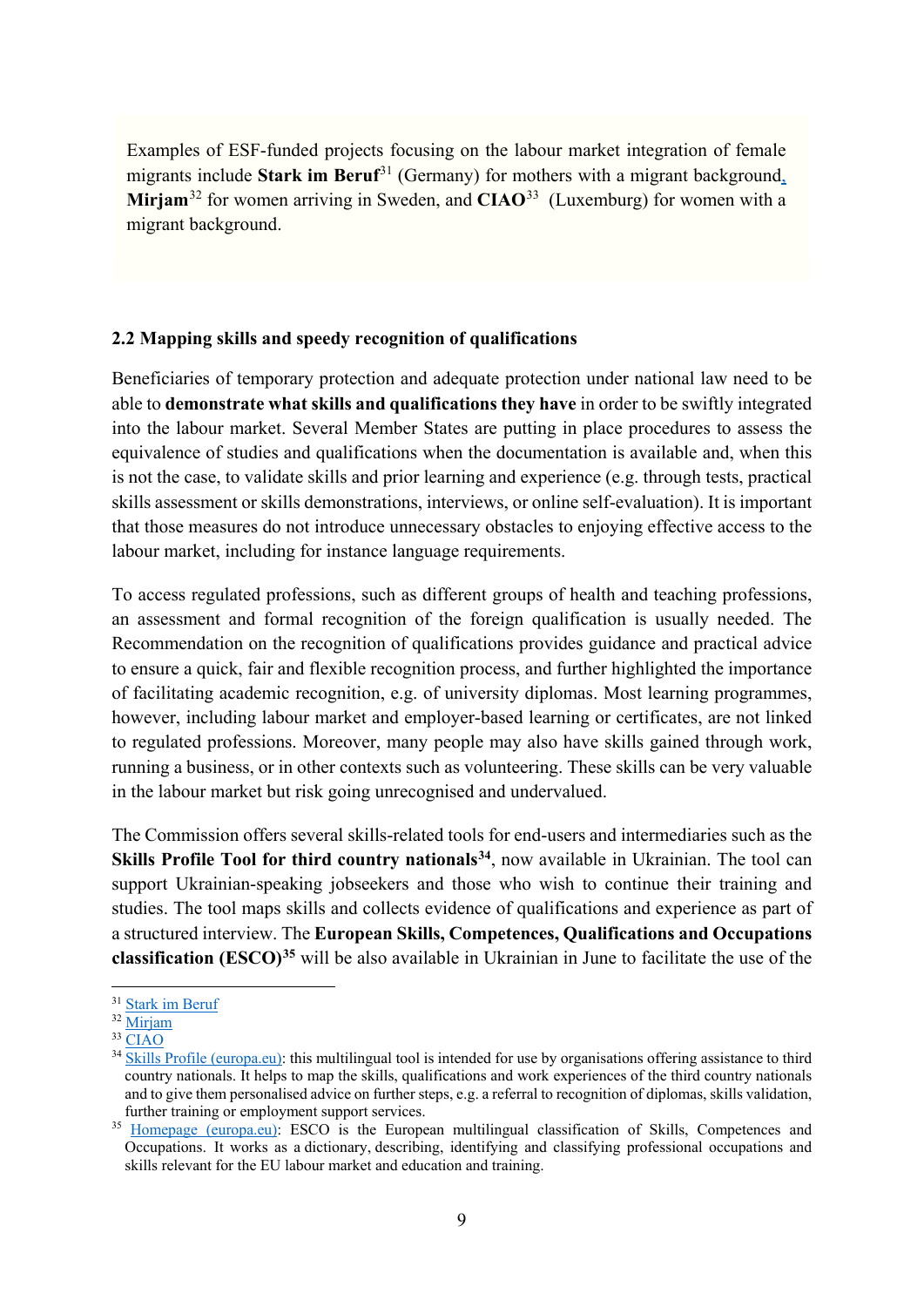Skills Profile Tool and similar tools used by private implementers. **The ePortfolio of Europass[36](#page-10-0)** was made available in Ukrainian at the end of April 2022. The Commission is also in the process of launching the **EU Talent Pool Pilot initiative**[37](#page-10-1) by piloting the development of an EU-wide web portal, enabling people that fled Ukraine to register their skills and interest in finding employment, thereby facilitating the mapping of the skills available amongst this community and potential matches with employers. The design of the pilot is advancing in discussion with Member States and key stakeholders.

To ensure that Ukrainian qualifications can be understood more easily across borders, by employers, education and training providers alike, the Commission has worked with the European Training Foundation (ETF), Ukrainian authorities<sup>[38](#page-10-2)</sup> and EU Member States to compare **the Ukrainian national qualification framework and the European Qualifications Framework (EQF)**. The ETF has established a **resource hub[39](#page-10-3)** to help those fleeing Russia's war of aggression against Ukraine with information on how to continue education and training and seek assistance in getting their qualifications recognised, and others who need help in interpreting them. The Commission is also exploring the potential of **European Digital Credentials for Learning** to reissue diplomas digitally for those who, having fled the war, do not have the necessary documents.

 $\implies$  The Commission invites Member States, when taking measures regarding mapping and recognition of skills and qualifications, to:

a<sup>n</sup>

• **Ensure that people's skills and qualifications can be valued, assessed and swiftly recognised, as necessary, whether or not documentation is available,**  e.g. through support with preparing CVs, testing skills, and retrieving missing qualifications. Cooperation between Public Employment Services, social partners, institutions responsible for validating and recognising qualifications such as National Academic Recognition Information Centres<sup>[40](#page-10-4)</sup>, as well as with Ukrainian authorities, is indispensable to support the swift, cost-free and simple mapping and recognition of skills and qualifications, and to ensure that information about these options is effectively available to those fleeing Russia's war of aggression against Ukraine.

<span id="page-10-0"></span><sup>&</sup>lt;sup>36</sup> [Home | Europass:](https://europa.eu/europass/en) it is a set of online tools to help with creating CVs, cover letters and also help users to find jobs and courses in the EU.

<span id="page-10-1"></span> $37$  Steps for launching the pilot are set out in the Commission Communication 'Attracting skills and talent to the EU', 27 April 2022 (COM(2022) 657 final).

<span id="page-10-2"></span><sup>&</sup>lt;sup>38</sup> Such as the Ministry of Education, the National Qualifications Agency, the National Agency for Quality Assurance in Higher Education, the ENIC NARIC Centre.

<span id="page-10-3"></span><sup>&</sup>lt;sup>39</sup> [Education and work information for Ukrainians and EU countries | ETF \(europa.eu\)](https://www.etf.europa.eu/en/education-and-work-information-ukrainians-and-eu-countries)

<span id="page-10-4"></span><sup>40</sup> [Enic-Naric:](https://www.enic-naric.net/) the ENIC-NARIC network (European Network of Information Centres in the European Region-National Academic Recognition Information Centres in the European Union) developed the Erasmus+ Q-entry project, a database that covers Member States and non-EU countries and provides information on school-leaving qualifications giving access to higher education.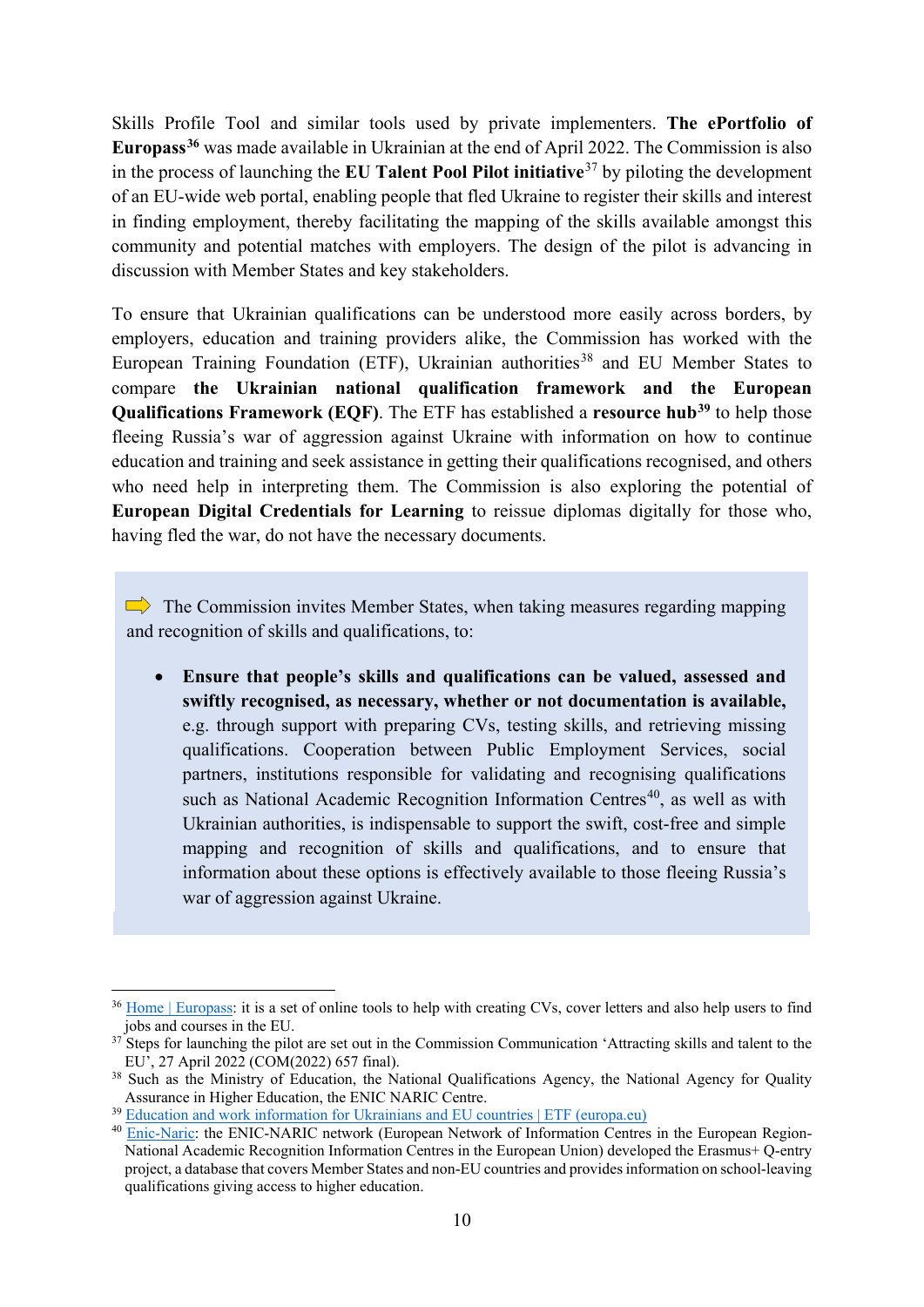• Encourage services responsible for assessing and recognising prior experience and learning, including non-formal and informal learning, to **engage proactively with people fleeing Russia's war of aggression against Ukraine** and the organisations supporting them to ensure that people from all skill backgrounds can be supported to identify and map their skills.

#### **Examples of relevant EU-funded projects**

In Belgium (Wallonia), '**[Skills validation centres](https://www.validationdescompetences.be/)**<sup>[41](#page-11-0)</sup>', supported by ESF funding, can help people fleeing Russia's war of aggression against Ukraine with professional experience to get their skills validated officially and free of charge. The official recognition helps to prove skills to an employer, resume training with a dispensation or gain access to a profession.

#### **2.3 Initial vocational education and training**

The Commission is cooperating with the European Training Foundation to support the **continuation of learning by VET students via online means**. In particular, the European Training Foundation cooperates with Ukrainian authorities and other partners in order to identify and collect online learning content and training resources, such as micro courses and short professional modules from Member States and partner countries, which could be broadly disseminated to provide displaced learners from Ukraine with learning opportunities leading to specific VET competences and micro-credentials.

#### **Survey on VET-related measures**



To obtain information on VET-related measures taken so far in the Member States and to support exchanges of good practices, in March 2022, the Commission has launched a **survey** to members of the Advisory Committee on Vocational Training, Directors-General on Vocational Education and Training, European Associations of VET

<span id="page-11-0"></span> <sup>41</sup> [CVDC | Site de la validation des compétences \(validationdescompetences.be\)](https://www.validationdescompetences.be/)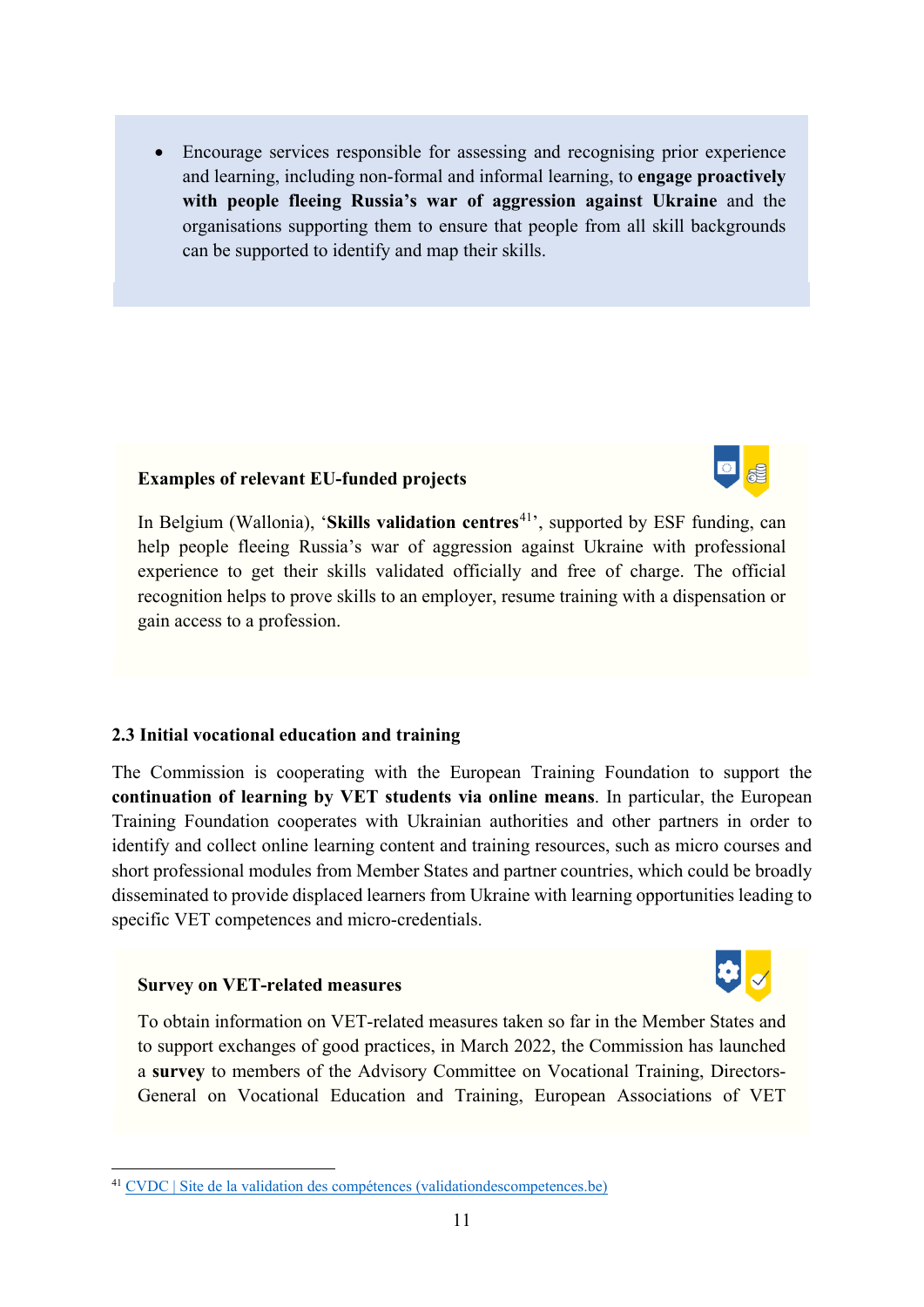providers and Pact for Skills members (businesses, associations, chambers of commerce, training providers and others).

The preliminary results<sup>[42](#page-12-0)</sup> give an overview of Member States' actions to date and provide examples of good practices which can serve as inspiration to others. These include accelerated procedures, equivalence of studies and validation procedures, individual plans, mentoring and counselling, work-based learning, and preparatory classes including language and interpersonal skills.

 $\Rightarrow$  The Commission invites Member States to:

- **Ensure swift access to initial VET including apprenticeships** and, in cooperation with social and economic partners, **expand the provision of quality work-based learning and apprenticeship opportunities**, in line with the principles of the European framework for quality and effective apprenticeships<sup>43</sup>, including as regards remuneration.
- **Support VET providers** through additional funding, increased flexibility in the adaptation of training programmes for the needs of learners fleeing Russia's war of aggression against Ukraine and by **considering employing beneficiaries of temporary protection or adequate protection under national law who are vocational teachers and trainers**.
- **Recognise previous learning experiences and qualifications** by using existing validation processes to correctly allocate specific learning paths; and involve social and economic partners to help young learners from Ukraine to undergo a professional examination in order to issue competence-based professional certificates.
- **Explore possibilities to prolong ongoing Erasmus+ mobility stays** of Ukrainian vocational learners who are unable to go back home and who may seek temporary protection.

<span id="page-12-0"></span> <sup>42</sup> [Preliminary results: Survey on integration of Ukrainian refugees in Vocational Education and Training \(VET\)](https://ec.europa.eu/social/main.jsp?langId=en&catId=89&newsId=10223&furtherNews=yes#navItem-1) 

<sup>-</sup> [Employment, Social Affairs & Inclusion -](https://ec.europa.eu/social/main.jsp?langId=en&catId=89&newsId=10223&furtherNews=yes#navItem-1) European Commission (europa.eu)

<span id="page-12-1"></span><sup>43</sup> Council Recommendation 2018/C 153/01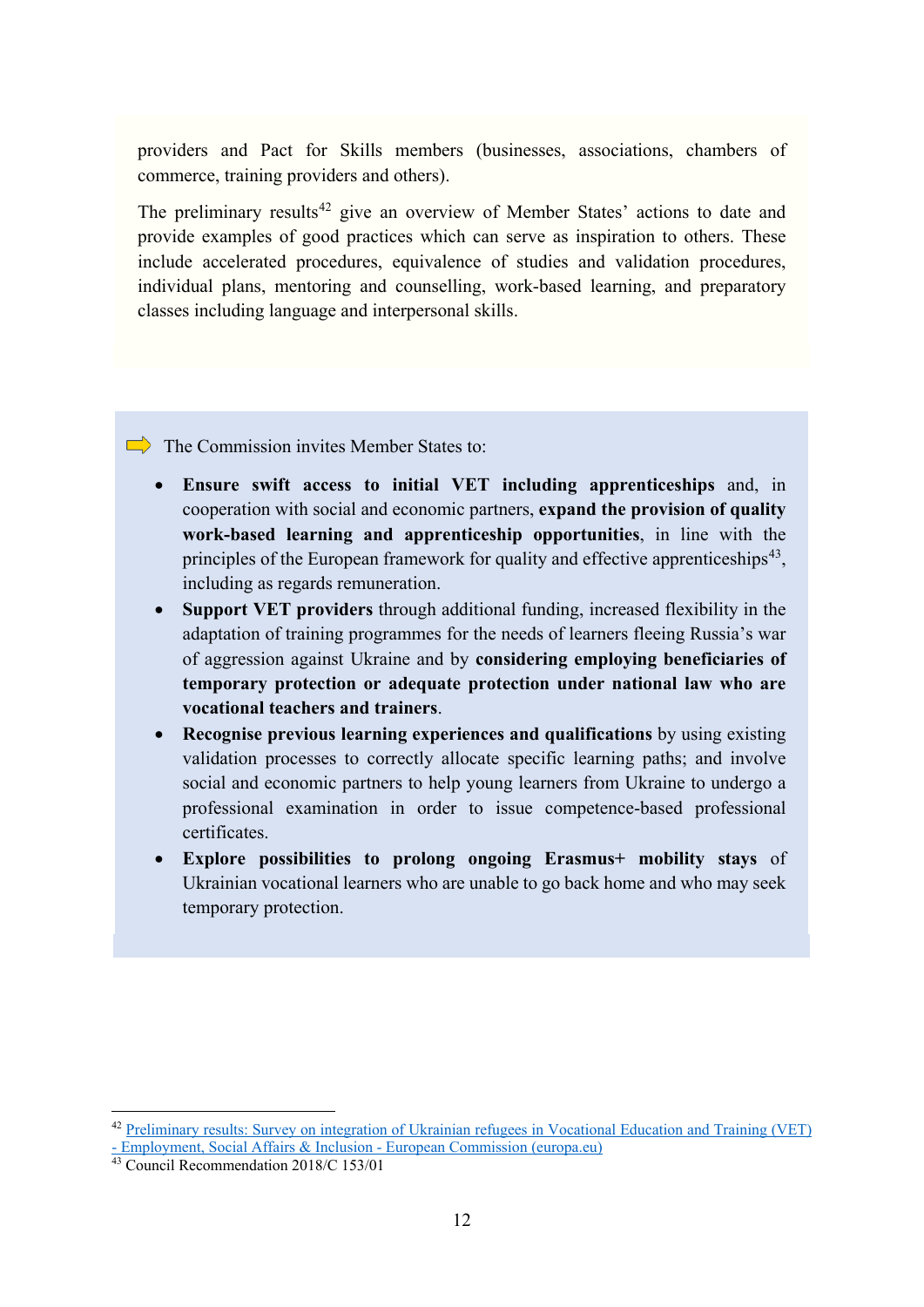#### **Examples of relevant EU-funded projects**



With First Room, a Bucharest-based project co-funded by the ESF, **Concordia Vocational School<sup>[44](#page-13-0)</sup>** provides training and counselling services to support the social integration of children and young people who have recently been under state protection systems. The Vocational School provides certification of their competences, as well as employment and job orientation. The integrated services also support young people who exited the system by renting housing and available rooms within the Concordia transit centre. It is currently also supporting people fleeing Russia's war of aggression against Ukraine.

#### **2.4 Upskilling and reskilling opportunities for adults to ease access to the labour market**

Beneficiaries of temporary protection must be granted **access to educational opportunities for adults, vocational training and to practical workplace experience.** Practical on-the-job training has proven very effective in integrating migrants and refugees.In addition, improving soft and hard skills (including entrepreneurship skills, self-development and computer literacy), in particular **language training** (including through work-based activities), is an essential element for successful participation in the labour market and society (also in terms of migrants' awareness and enjoyment of their rights). Moreover, by investing today in the skills of people fleeing Russia's war of aggression against Ukraine, Member States can deliver an important contribution to the future reconstruction of Ukraine.

 $\Rightarrow$  The Commission invites Member States, when taking measures regarding education and training for adults, to:

• **Provide, as quickly as possible, targeted upskilling and reskilling opportunities, vocational education and training and/or practical workplace experience for beneficiaries**, taking into account the needs of specific groups (e.g. women, persons with disabilities, minorities) and supporting them in making effective use of such opportunities. Member States are encouraged to cooperate with education and training providers, social and economic partners and the private sector, to ensure that these opportunities are in line with labour market needs and skills gaps.

<span id="page-13-0"></span> <sup>44</sup> [Commissioner Schmit visits ESF-funded projects in Romania supporting refugees](https://ec.europa.eu/european-social-fund-plus/en/news/cssr-schmit-romania-supporting-refugees-ukraine) from Ukraine | European [Social Fund Plus \(europa.eu\)](https://ec.europa.eu/european-social-fund-plus/en/news/cssr-schmit-romania-supporting-refugees-ukraine)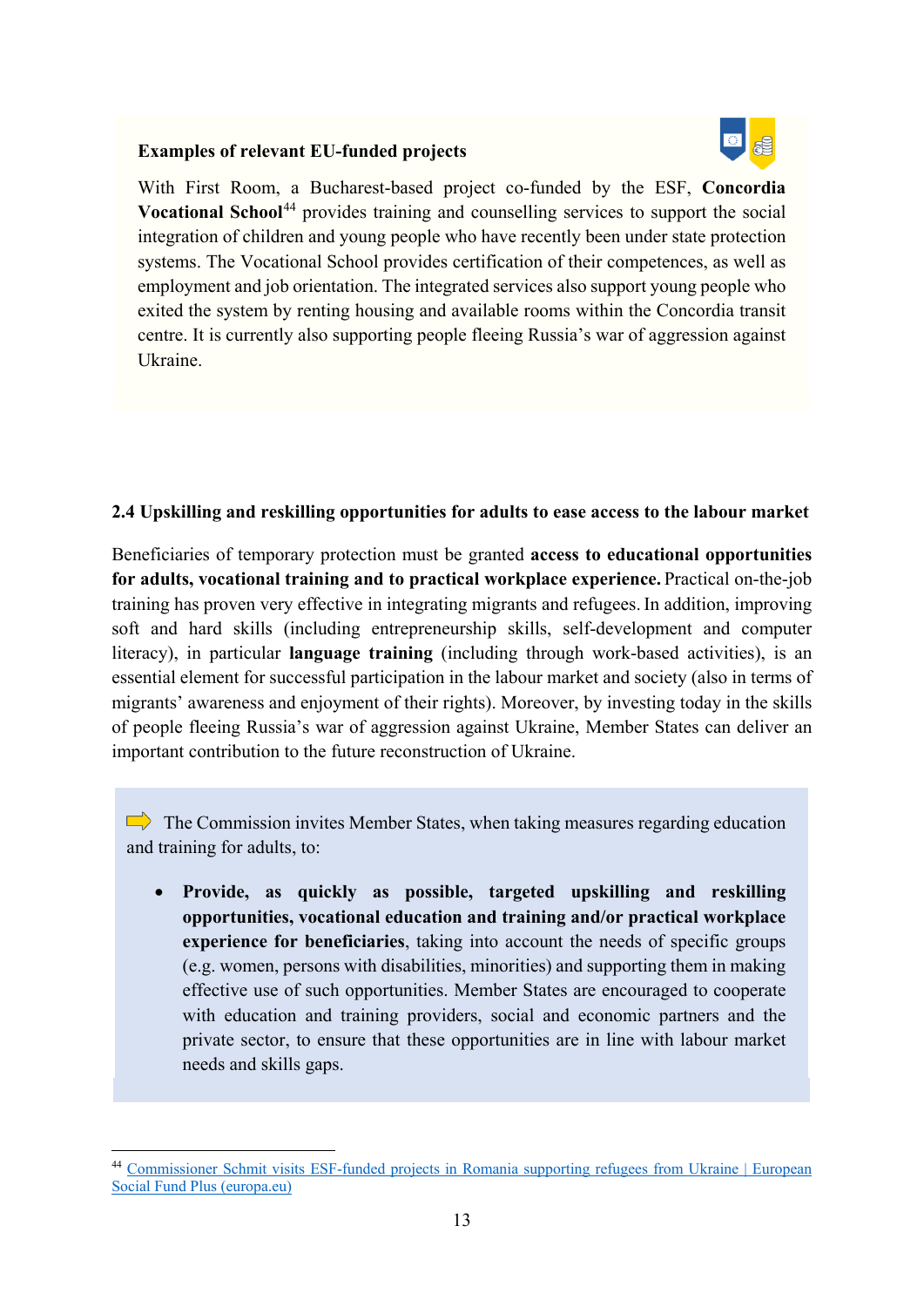• **Provide support measures and outreach to facilitate their uptake of up- and reskilling opportunities,** including help with identifying appropriate programmes and financial support (such as training vouchers and individual learning accounts).

#### **Examples of relevant EU-funded projects**



The **Omnia Skills Centre**[45](#page-14-0) (Finland), supported by ERASMUS+, provides services to immigrants in Espoo to increase their professional skills and promote employment. Among others, it organises training, coaching, counselling and provides Finnish language courses.

The ESF-funded **Bremen Integration Qualification**[46](#page-14-1) (Germany) project focuses on access to learning and creating pathways to work for immigrants between 18 and 26, including through intensive language courses. Managed by the Red Cross, this project is already providing support to young people fleeing the war in Ukraine.

#### **2.5 Providing opportunities for adults to complete their education**

Member States may **give adult beneficiaries of temporary protection access to the general education system**. This can be helpful for people who could not complete their formal initial education and obtain an upper secondary qualification or where higher education studies had to be interrupted due to the invasion, or for people who did not have the opportunity to progress to higher education. These efforts will not only benefit of the persons concerned, but also the EU and, eventually, Ukraine.

 $\Box$  The Commission invites Member States, when taking national measures regarding the completion of education of adults, to:

• **Make available opportunities for adults fleeing Russia's war of aggression against Ukraine to access general education, including through second chance schooling**. These opportunities would need to be flexible and targeted, taking into account the needs of beneficiaries of temporary protection and

<span id="page-14-0"></span> <sup>45</sup> [Support and training for immigrants at the Omnia Skills Centre | Omnia](https://www.omnia.fi/en/services/omnian-osaamiskeskus-maahanmuuttajille/support-and-training-immigrants-omnia-skills-centre)

<span id="page-14-1"></span><sup>46</sup> [Creating pathways to employment for immigrants through language learning | European Social Fund Plus](https://ec.europa.eu/european-social-fund-plus/en/projects/creating-pathways-employment-immigrants-through-language-learning)  [\(europa.eu\)](https://ec.europa.eu/european-social-fund-plus/en/projects/creating-pathways-employment-immigrants-through-language-learning)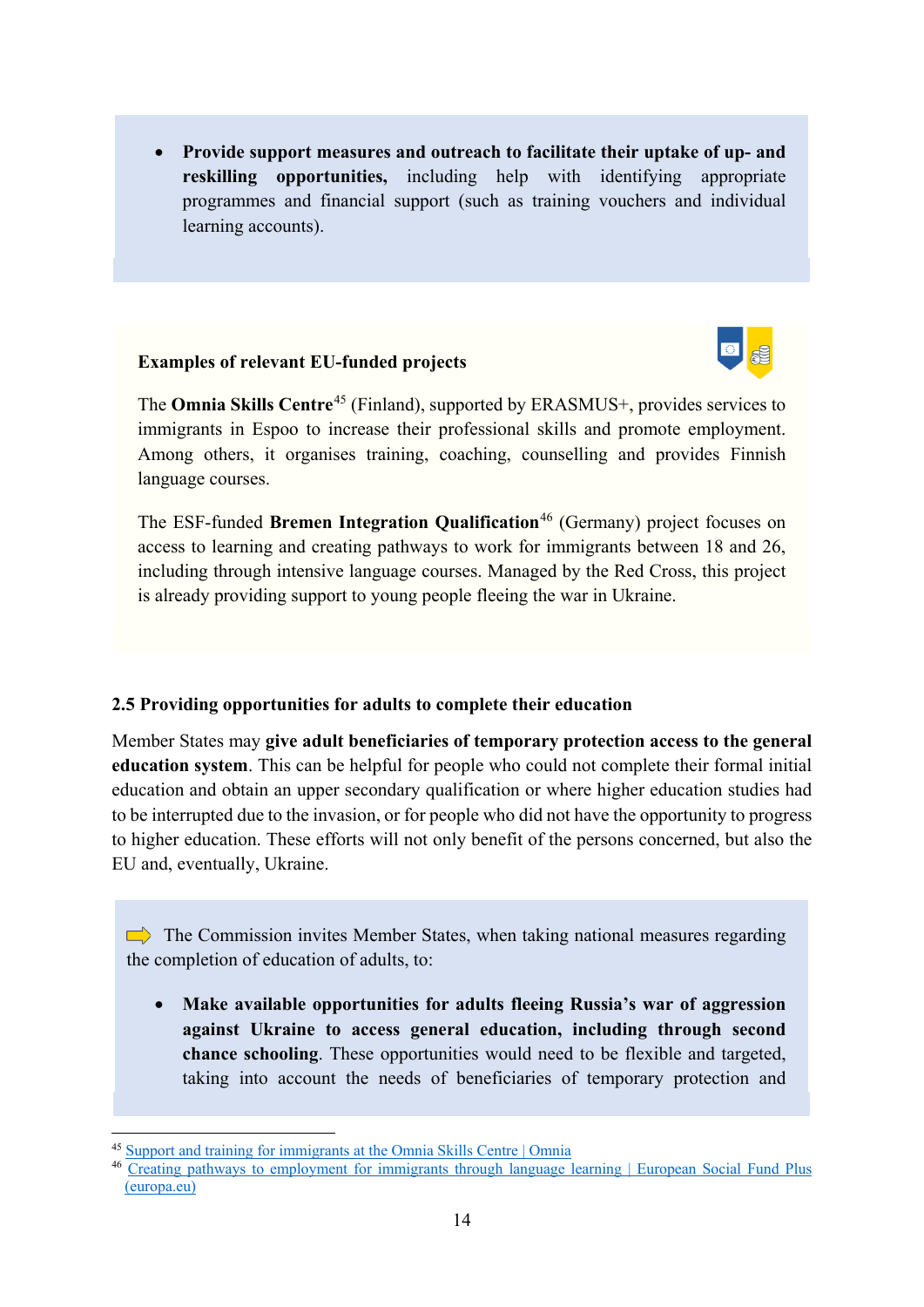adequate protection under national law. For this Member States are invited to cooperate with stakeholders, including from civil society and community-based settings, to support individuals effectively making use of such opportunities.

- **Make available opportunities for adults fleeing Russia's war of aggression against Ukraine interested in enrolling in higher education institutions** to complete studies already begun or embark upon new programmes**.** To do so, Member States can encourage and support higher education institutions to enrol them or allow them to continue studying remotely, including for example through the promotion of cooperation between EU and Ukrainian higher education institutions – also to facilitate reintegration into the Ukrainian system when appropriate.
- **Provide access to infrastructure, such as examination centres and IT equipment, and co-operate with Ukrainian authorities, to enable displaced people to sit entrance examinations** for access to Ukrainian higher education.

## **3**. **SUPPORT FROM EU FUNDS**

The actions outlined in this Communication can be supported by various EU funds **TILUULIP** and initiatives. Recent amendments to existing Regulations have focused on unspent funds under the 2014-2020 programming period, notably the European Social Fund (ESF), the European Regional Development Fund (ERDF), the Fund for European Aid to the most Deprived (FEAD) and the Asylum, Migration and Integration Fund (AMIF).

The **CARE initiative** ("Cohesion's Action for Refugees in Europe"), by amending the Regulations governing the Funds<sup>[47](#page-15-0)</sup>, has focused on providing greater flexibility to Member States to quickly mobilise EU Cohesion Funds, without changing their scope.

## **CARE initiative**

The main changes introduced with the CARE Regulation are the following:

- $\triangleright$  Support for operations addressing the Ukraine crisis as of 24 February 2022, also for requests submitted after that date.
- Member States can use the ESF or ERDF to support actions eligible under the other Fund without any limitations. For example, ERDF resources earmarked

<span id="page-15-0"></span> <sup>47</sup> Regulation (EU) No 1303/2013 laying down common provisions on the European Regional Development Fund, the European Social Fund, the Cohesion Fund, the European Agricultural Fund for Rural Development and the European Maritime and Fisheries Fund and Regulation (EU) No 223/2014 on the Fund for European Aid to the Most Deprived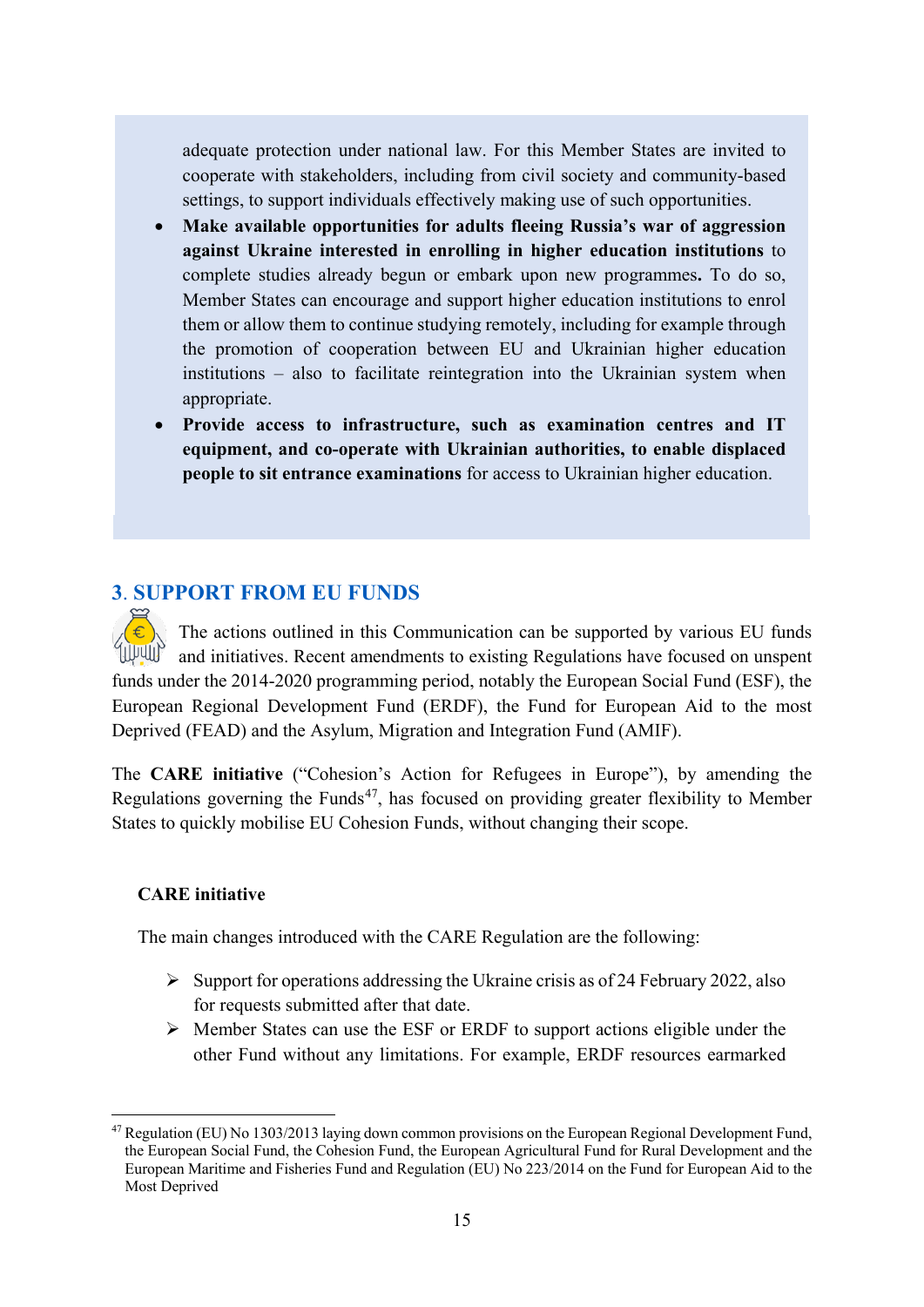for infrastructure projects can be reallocated to social inclusion, care and education for ESF type of measures, and, conversely, ESF resources can be used to finance equipment and infrastructure for refugees people fleeing Russia's war of aggression against Ukraine;

- $\triangleright$  Member States can benefit from a 100% reimbursement of expenditure declared to the Commission up to 30 June 2022<sup>[48](#page-16-0)</sup>.
- In addition, Member States may also programme their REACT-EU allocation (up to  $\epsilon$ 10 billion overall) to address the crisis.
- Member States received EUR 3.5 billion of additional REACT-EU prefinancing (benefitting especially those Member States that received the highest numbers of people fleeing Russia's war of aggression against Ukraine<sup>49</sup>).
- $\triangleright$  Member States can use a new unit cost of EUR 40 per week per person, which will help to provide immediate relief while simplifying the rules on expenditure  $declaration<sup>50</sup>$ .



Regulation (EU) 2022/585, adopted on 6 April<sup>51</sup>, extends the implementation period for the Asylum, Migration and Integration Fund (AMIF), and the Internal Security Fund (ISF) Borders, Visa and ISF Police by one year (until June 2024) and releases 2014-2020 AMIF funds previously earmarked to specific purposes.

<span id="page-16-0"></span> <sup>48</sup> For the accounting period starting on 1 July 2021 and ending on 30 June 2022.

<span id="page-16-1"></span><sup>49</sup> Increase of the initial REACT-EU pre-financing of 11% to 15% for all Member States, and to 45% for frontline Member States (HU, PL, RO, SK) and those with the largest numbers of arrivals compared to their population (above 1% of their population on 23 March: AT, BG, CZ, EE, LT).

<span id="page-16-2"></span><sup>&</sup>lt;sup>50</sup> Ukraine: making it easier and quicker for Member States to use cohesion funding to support immediate needs [of refugees | European Social Fund Plus \(europa.eu\).](https://ec.europa.eu/european-social-fund-plus/en/news/ukraine-cohesion-funding-immediate-support) This will apply to each of those who have been granted temporary protection under the Temporary Protection Directive, to be used for up to 13 weeks after their arrival.

<span id="page-16-3"></span><sup>51</sup> Regulation (EU) 2022/585, amending Regulations (EU) No 514/2014 laying down general provisions on the Asylum, Migration and Integration Fund and on the instrument for financial support for police cooperation, preventing and combating crime, and crisis management, (EU) No 516/2014 establishing the Asylum, Migration and Integration Fund and (EU) 2021/1147 establishing the Asylum, Migration and Integration Fund.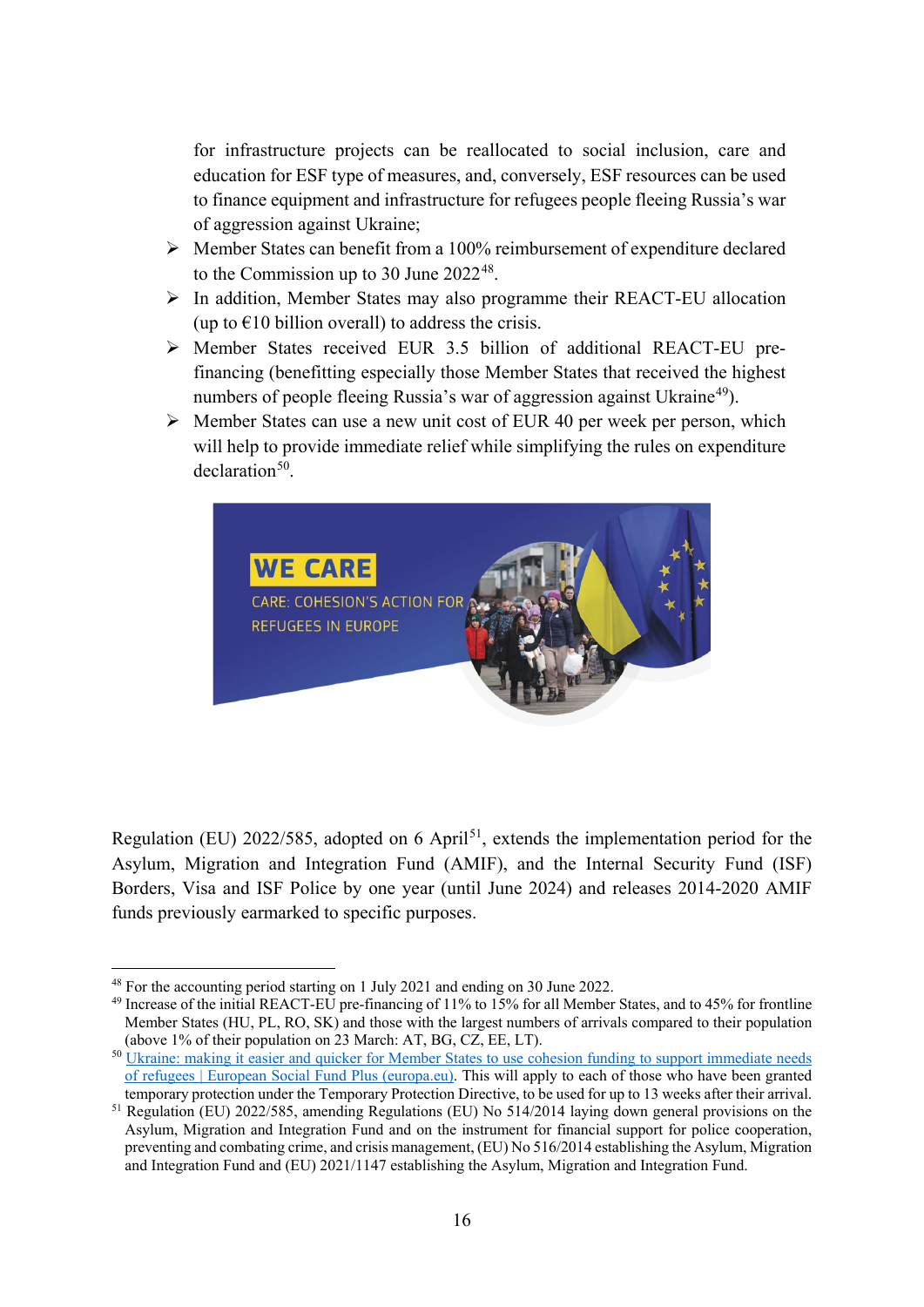To help Member States to make the most of available funding possibilities and programming arrangements, the Commission has established an indicative **list of eligible measures** under the ESF, FEAD, ERDF, AMIF and ISF borders and Visa, and set up a **Q&A webpage[52](#page-17-0)**, primarily but not exclusively accessible to programme authorities, to provide quick and coordinated replies to Member States.

The **ESF** can help fund most of the measures presented in the previous sections, including mentoring, career guidance, upskilling and reskilling, placements in work, apprenticeships and traineeships, support to Public Employment Services, as well as arrangements to avoid discrimination and ensure the accessibility of information for all workers. The ESF can also fund staff working with people fleeing Russia's war of aggression against Ukraine, either at the border or elsewhere in the Member States, as well as education for both children and adults, and access to health, housing and social services.

In addition, the **ERDF** can support access to mainstream non-segregated services in education, employment and training, housing, health and social care through accessible infrastructure development (e.g. building/refurbishing/extending) and related equipment. **AMIF** and the ISF Borders, Visa and ISF Police funds can cover first reception needs of people fleeing Russia's war of aggression against Ukraine, as well as – in the case of AMIF – their integration in host countries.

Complimentary to its core mission to improve employment opportunities in the long-term, the ESF can support **emergency measures**, such as food and basic material assistance, accommodation or transportation costs, provided those are combined with an individual integration pathway in the country providing assistance. The **FEAD** has an even broader scope and can be used irrespective of recipients' status and residence for basic material assistance, such as food, hygiene products, items for babies and children, etc.

Funding under **InvestEU**, notably under the Skills and Education Guarantee, can also be used to support people to improve their skills, or by education and training organisations to expand their provision, as well as in self-employment and support for enterprises which recruit and train displaced people. In addition, the **Technical Support Instrument**[53](#page-17-1) will be able, on request, to provide technical support to Member States to facilitate access to employment and training, social inclusion and education.

**Erasmus+** funding opportunities have been mobilised thanks to the programme's in-built flexibility. For instance, teachers and trainers fleeing Russia's war of aggression against Ukraine can receive financial support to facilitate their integration and to help them gain the necessary skills to work within the EU education systems. Qualified staff may be sent, on a temporary basis, to regions where people fleeing Russia's war of aggression against Ukraine are accommodated. Pupils can also be welcomed quickly by education and training institutions involved in Erasmus+ cooperation projects. Project funds of Erasmus+ cooperation projects

<span id="page-17-0"></span> $52$  This is a semi-public webpage, primarily but not exclusively accessible to programme authorities.

<span id="page-17-1"></span><sup>&</sup>lt;sup>53</sup> Regulation (EU) 2021/240 of the European Parliament and of the Council of 10 February 2021 establishing a Technical Support Instrument.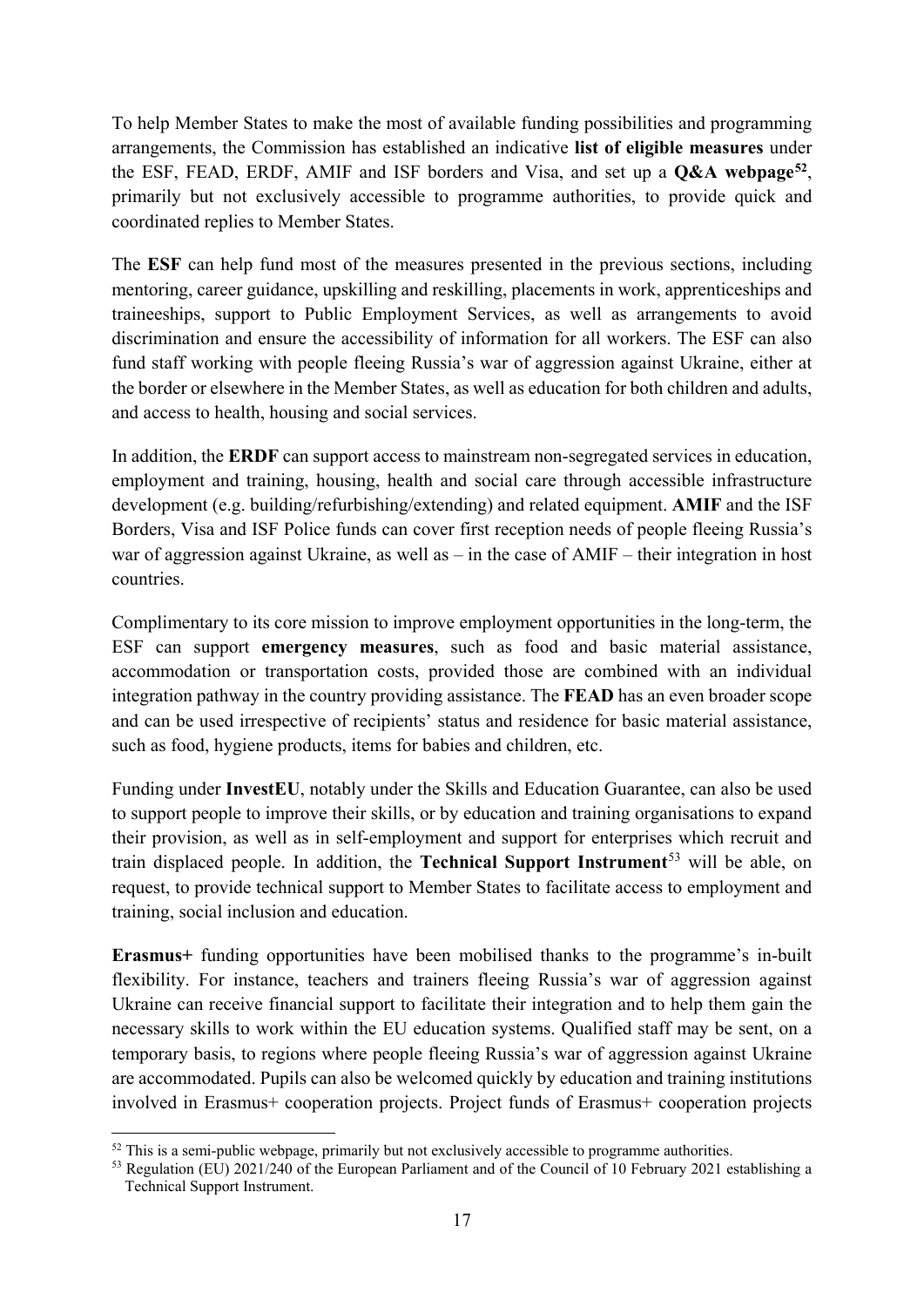can be used flexibly to facilitate the integration of children fleeing Russia's war of aggression against Ukraine.

Finally, any needs related to the support of people fleeing Russia's war of aggression against Ukraine can still be taken into account in the ongoing work to prepare the **2021-2027 Cohesion programmes**. Once adopted these programmes will also be used to fund measures supporting those fleeing Russia's war of aggression against Ukraine in the areas of employment, education and training, social inclusion, housing, health and social care, as well as food and basic material assistance (due to the merging of the FEAD into the  $ESF+$ )<sup>[54](#page-18-0)</sup>. Expenditure under these programmes is eligible as from 1 January 2021.

 $\Rightarrow$  The Commission invites Member States to:

• **Make the best use of the available funds** for all the actions on which the present Communication provides guidance.

- **Coordinate between the various responsible authorities, including regional and local authorities,** to ensure relevance and complementarity.
- **Coordinate with the Commission** and use the above-mentioned Q&A webpage.

# **4. CONCLUSION AND NEXT STEPS**

Member States are invited to continue their efforts to support those fleeing Russia's war of aggression against Ukraine and facilitate their integration into the labour market, in line with the guidance in the present Communication and the other initiatives presented so far at the EU level. They are encouraged to cooperate with relevant stakeholders to ensure a comprehensive and coordinated response, and to make use of all available support at the EU level, including funding.

The Commission stands ready to further work with the national authorities and other relevant stakeholders, and will continue to provide guidance in the light of the evolving situation, including through the Solidarity Platform and the funds Q&A platform. The Commission will also continue to support mutual learning between Member States, collect information on the actions undertaken by the Member States<sup>[55](#page-18-1)</sup> in particular through the dedicated networks such as the European Network of Public Employment Services and the Advisory Committee on Vocational Training, and provide relevant information to those fleeing Russia's war of

<span id="page-18-0"></span><sup>&</sup>lt;sup>54</sup> The Commission published a "Toolkit on the use of EU funds for the integration of people with a migrant [background for the 2021–2027 programming period"](https://op.europa.eu/en/publication-detail/-/publication/55dffdce-5d5c-11ec-9c6c-01aa75ed71a1/language-en/format-PDF/source-245933748) to foster the use of ERDF, ESF+ and AMIF in a complementary manner for the integration of people with a migrant background.

<span id="page-18-1"></span><sup>&</sup>lt;sup>55</sup> Making use of surveys and further monitoring activities such as those carried out by the agencies Eurofound, Cedefop and ETF.